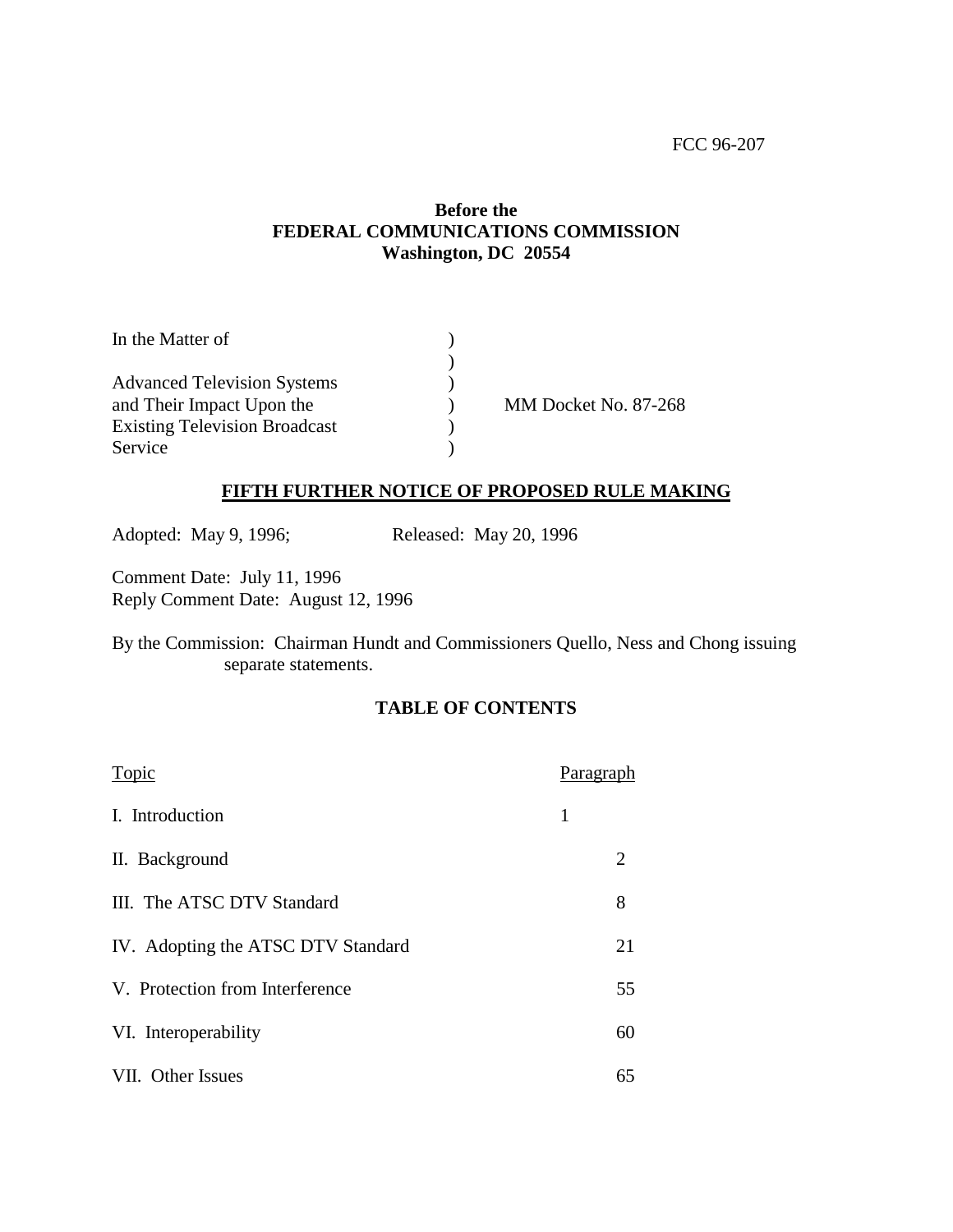| VIII. Conclusion              | 71 |
|-------------------------------|----|
| <b>Administrative Matters</b> | 72 |
| <b>Ordering Clause</b>        | 74 |

#### I. Introduction.

1. In this proceeding we consider adoption of a digital television ("DTV") broadcast standard. This action has been recommended to the Commission by its Advisory Committee on Advanced Television Service ("Advisory Committee" or "ACATS").<sup>1</sup> We have the following objectives with regard to the authorization and implementation of a DTV standard.<sup>2</sup> We seek to ensure that all affected parties have sufficient confidence and certainty in order to promote the smooth introduction of a free and universally available digital broadcast television service. We seek to increase the availability of new products and services to consumers through the introduction of digital broadcasting. We seek to ensure that our rules encourage technological innovation and competition. And we seek to minimize regulation and assure that any regulations we do adopt remain in effect no longer than necessary.

### II. Background.

<sup>1</sup> ACATS Report at 19. The Advisory Committee was formed by the Commission on October 16, 1987, pursuant to the Federal Advisory Committee Act (86 Stat. 770, as amended, 5 U.S.C. App. 2 § 1 et seq. (1982 ed. and Supp. V)). It was established "to assist the Commission in considering the issues surrounding the introduction of advanced television service in the United States." (Notice, 52 Fed. Reg. 38523 (October 16, 1987).) The Advisory Committee consisted of a twenty-five member parent committee and three subcommittees -- Planning, Systems and Implementation. Its membership on the date that the ATSC DTV Standard was recommended to the Commission is at Appendix B.

<sup>2</sup> In issuing this Notice, we are requesting comment, inter alia, on whether to accept the conclusions of the Final Report and Recommendation of the Advisory Committee, adopted November 28, 1995 ("ACATS Report"), which recommends the Advanced Television Systems Committee Standard A/53 (1995) ATSC Digital Television Standard ("ATSC DTV Standard") as the standard for DTV broadcasting in the United States. This standard is based on the Advisory Committee design specifications and the Digital HDTV Grand Alliance ("Grand Alliance") System. The ACATS Report is hereby incorporated into the record of this proceeding. Copies of the ACATS Report are available through the Commission's copy contractor, International Transcription Services. Additionally, the ACATS Report, ACATS Final Technical Report and ATSC DTV Standard are available on the Internet at the ATSC site (http://www.atsc.org).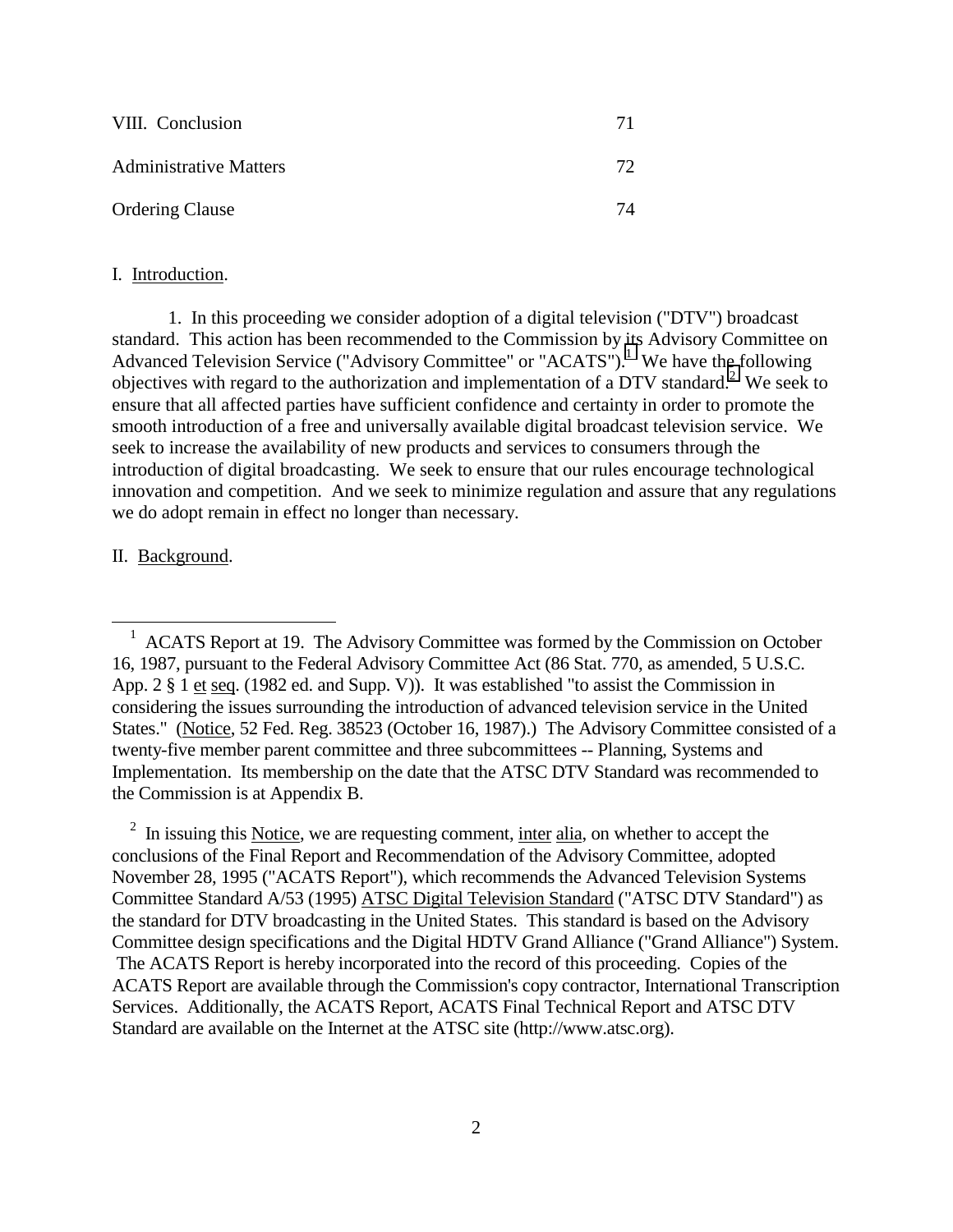2. On February 13, 1987, 58 broadcast organizations ("Petitioners") filed a joint "Petition for Notice of Inquiry" asking the Commission to initiate a proceeding to explore issues arising from the advent of new and advanced television ("ATV") technologies and their possible impact, in either broadcast or non-broadcast uses, on existing television broadcast service. On July 16, 1987, as a result of the comments it received in response to the petition, the Commission inaugurated the instant proceeding, "to consider the technical and public policy issues surrounding the use of advanced television technologies by television broadcast licensees."<sup>3</sup>

3. The Commission empaneled the Advisory Committee on Advanced Television Service (ACATS) shortly after having opened the inquiry phase of this proceeding. Its charter specified, inter alia, that it would recommend "policies, standards and regulations that would facilitate the orderly and timely introduction of advanced television services in the United States." As embodied in the proposed Standard, its work represents 8 years of effort by industry members who designed and developed the digital system. By some estimates, according to ACATS, over one thousand individuals contributed to the work of the Advisory Committee and its subcommittees, working parties, and panels. Among other activities, ACATS designed the detailed testing plans for the system and conducted substantial related studies.

4. The experts assembled by ACATS determined that a "paper" standard would not be sufficient to ensure that a system would work over-the-air as predicted, and therefore decided that candidate systems would have to be reduced to prototype hardware and tested both in laboratories and in actual field tests. To accomplish the testing function, in 1988 the Advanced Television Test Center (ATTC) was established as a private, non-profit organization funded by broadcasting and electronic industry companies. Co-located with the ATTC was the ATV facility of the Cable Laboratories (CableLabs), a consortium of cable television system operators that carried out the cable portions of ACATS' lab and field testing program.

5. In February, 1993, the Advisory Committee reported to the Commission that a digital High Definition Television ("HDTV")<sup>4</sup> system was achievable but that the four competing systems it had tested would each benefit from further development<sup>5</sup> and that none of the systems could, at that time, be recommended over the others. On May 24, 1993 the three groups that had developed the four final DTV systems agreed to produce a single, best-of-the-best system to propose as the standard. The three ventures that joined to become the "Grand Alliance" consisted of AT&T and Zenith Electronics Corporation; General Instrument Corporation and

<sup>3</sup> Notice of Inquiry in MM Docket No. 87-268, ("First Inquiry"), 2 FCC Rcd 5125 (1987).

 $\overline{a}$ 

<sup>4</sup> High Definition Television offers approximately twice the vertical and horizontal resolution of NTSC, which is a picture quality approaching 35 millimeter film, and has sound quality approaching that of a compact disc.

<sup>5</sup> ATV System Recommendation of the FCC Advisory Committee on Advanced Television Service (February 24, 1993).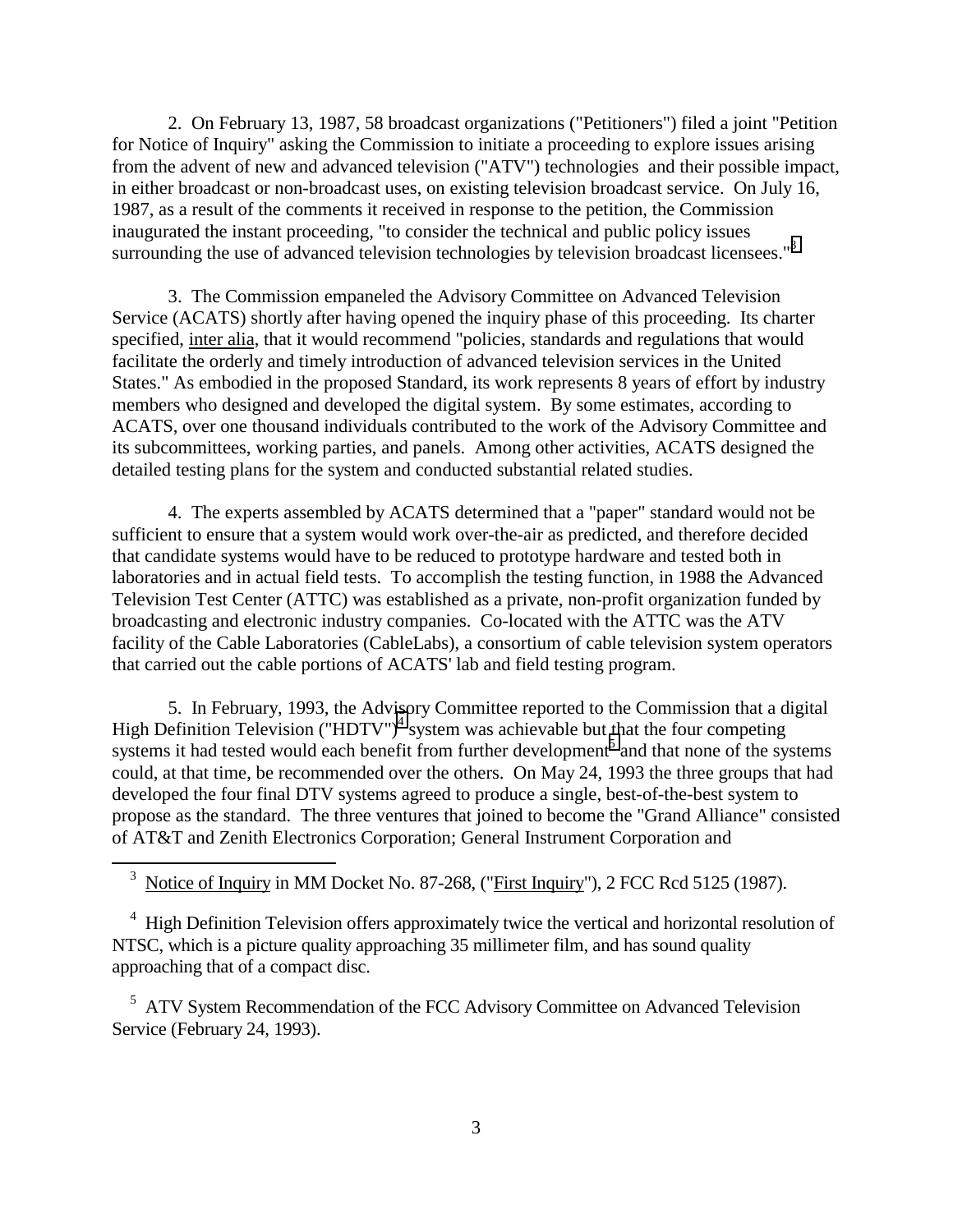Massachusetts Institute of Technology; and Philips Electronics North America Corporation, Thomson Consumer Electronics, and the David Sarnoff Research Center. The standard recommended by ACATS and now before us is based on the system developed, built, and proposed by the Digital HDTV Grand Alliance proposal to ACATS.

6. The members and staff of  $ATSC<sup>6</sup>$  considered which elements of the Grand Alliance broadcast system might require action by the Commission and which portions should be voluntary. The ATSC DTV Standard was then drafted by specialist groups divided into five specific areas: video, audio, transport, RF/transmission, and receiver characteristics. A steering committee was established to coordinate the efforts, consisting of the chairs of the five specialist groups, the committee chair and vice-chair, and liaison individuals from the Grand Alliance, ATSC, ACATS, and two FCC senior staff persons.

7. The system described by the ATSC DTV Standard having been successfully designed, built and tested, in November 1995, the Advisory Committee voted to recommend the Commission's adoption of the ATSC DTV Standard. We believe that the ATSC DTV Standard embodies the world's best digital television technology and promises to permit striking improvements to today's television pictures and sound; to permit the provision of additional services and programs; to permit integration of future substantial improvements while maintaining compatibility with initial receivers; and to permit interoperability with computers and other digital equipment associated with the national information initiative. It was developed and tested with the unparalleled cooperation of industry experts and consists of several discrete layers, described more fully in the following section.

### III. The ATSC DTV Standard.

 $\overline{a}$ 

8. The description of the ATSC DTV Standard consists of a cover document and five annexes, each of which describes the characteristics of a part of the complete system.<sup>7</sup> The five

<sup>&</sup>lt;sup>6</sup> "ATSC" is the Advanced Television Systems Committee. ATSC currently has 54 members including television networks, motion picture and television program producers, trade associations, television and other electronic equipment manufacturers and segments of the academic community. It was formed by the member organizations of the Joint Committee on InterSociety Coordination ("JCIC") for the purpose of exploring the need for and, where appropriate, to coordinate development of the documentation of ATV systems. The JCIC is composed of the Electronic Industries Association, the Institute of Electrical and Electronics Engineers, the National Association of Broadcasters, the National Cable Television Association, and the Society of Motion Picture and Television Engineers. The membership of the ATSC when it adopted the ATSC DTV Standard is at Appendix C.

 $\frac{7}{1}$  This description of the system documented by the ATSC DTV Standard is partly derived from: Carlo Basile, et. al., "The US HDTV Standard," IEEE Spectrum, Vol. 32, No. 4, April 1995, at 36- 45. Of the twelve authors that contributed to this, eleven of them were from the companies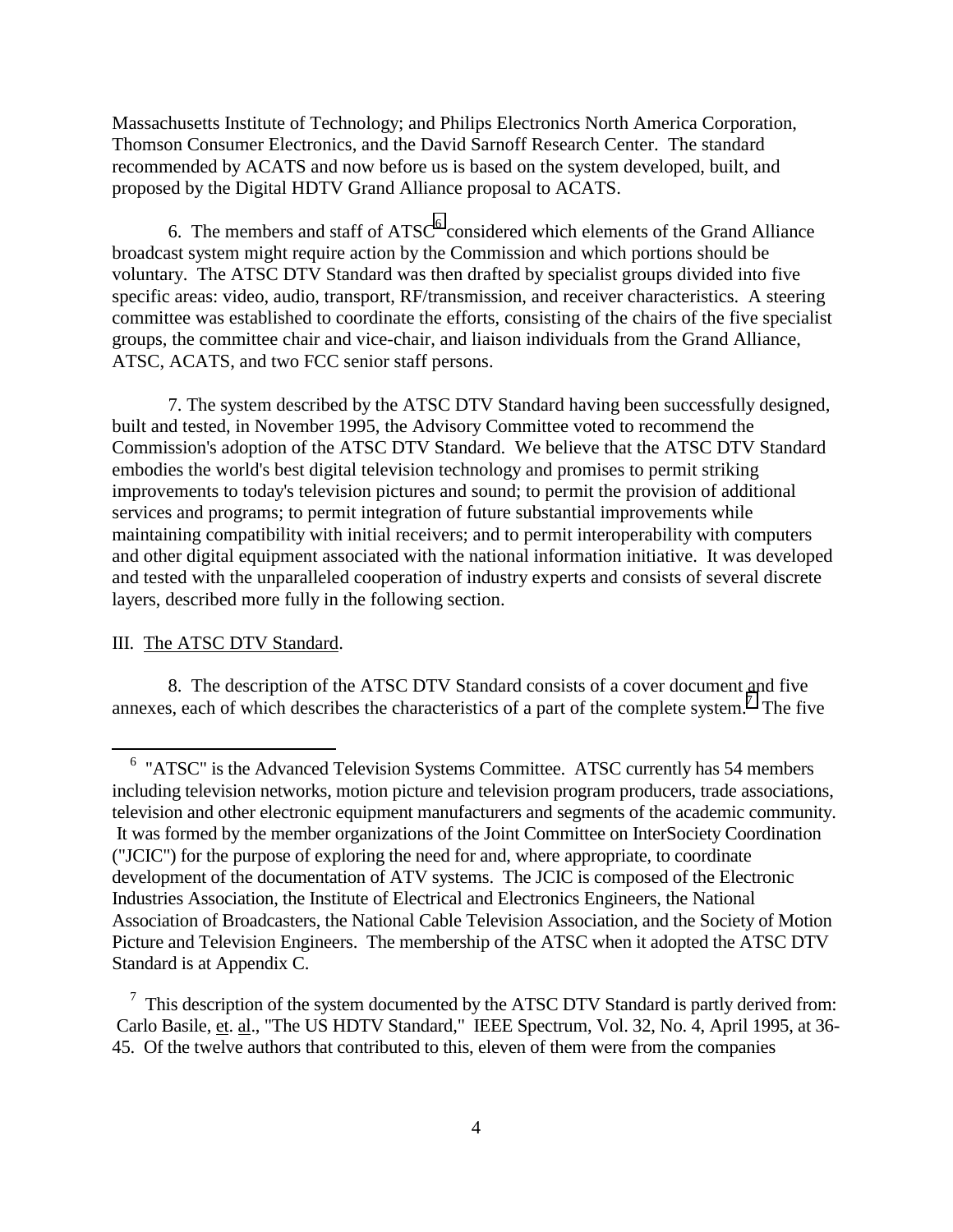components described in the annexes to the ATSC DTV Standard are video coding, audio coding, transport, RF/transmission and receiver. These five basic components, plus a video format selection function, are sometimes referred to as comprising "layers" of the system. The system's flexibility is evident in several ways. Compliance with the ATSC DTV Standard requires some of its provisions be followed, but many of these provisions include numerous acceptable options (for example, see the "format selection" discussion below) that the system's users may select. In addition to the required provisions, some additional provisions of the ATSC DTV Standard are recommended but not required, and others are optional. Finally, although it describes the coding and transmission of television video and audio, it also allows transmission of a variety of other services as "ancillary data." As more fully discussed below, this structure makes the system described by the ATSC DTV Standard extremely flexible and gives it room to incorporate a wide range of future improvements.

9. Format selection: The ATSC DTV Standard supports a variety of scanning formats. Table I shows the number of scanning lines and horizontal picture elements (or pixels) per line, which affect resolution. For reference, our rules for NTSC $\delta$  television broadcasting specify 483 active video lines per frame, with 42 lines in vertical blanking intervals with no video information, for a total of 525 lines. The 720-line and 1080-line formats below represent high resolution video and might be used for motion pictures, other programs captured on film, programs shot with HDTV cameras including sporting events and concerts, and animation and graphics that might be computer-generated. The lower-resolution 480-line formats accommodate existing NTSC programming and equipment as well as material designed for viewing on VGA computer monitors.

comprising the Grand Alliance.

<sup>&</sup>lt;sup>8</sup> NTSC refers to the current analog television system. It is named for the National Television System Committee, an industry group that developed the monochrome (black and white) television standard in 1940-41 and the color television standard in 1950-53.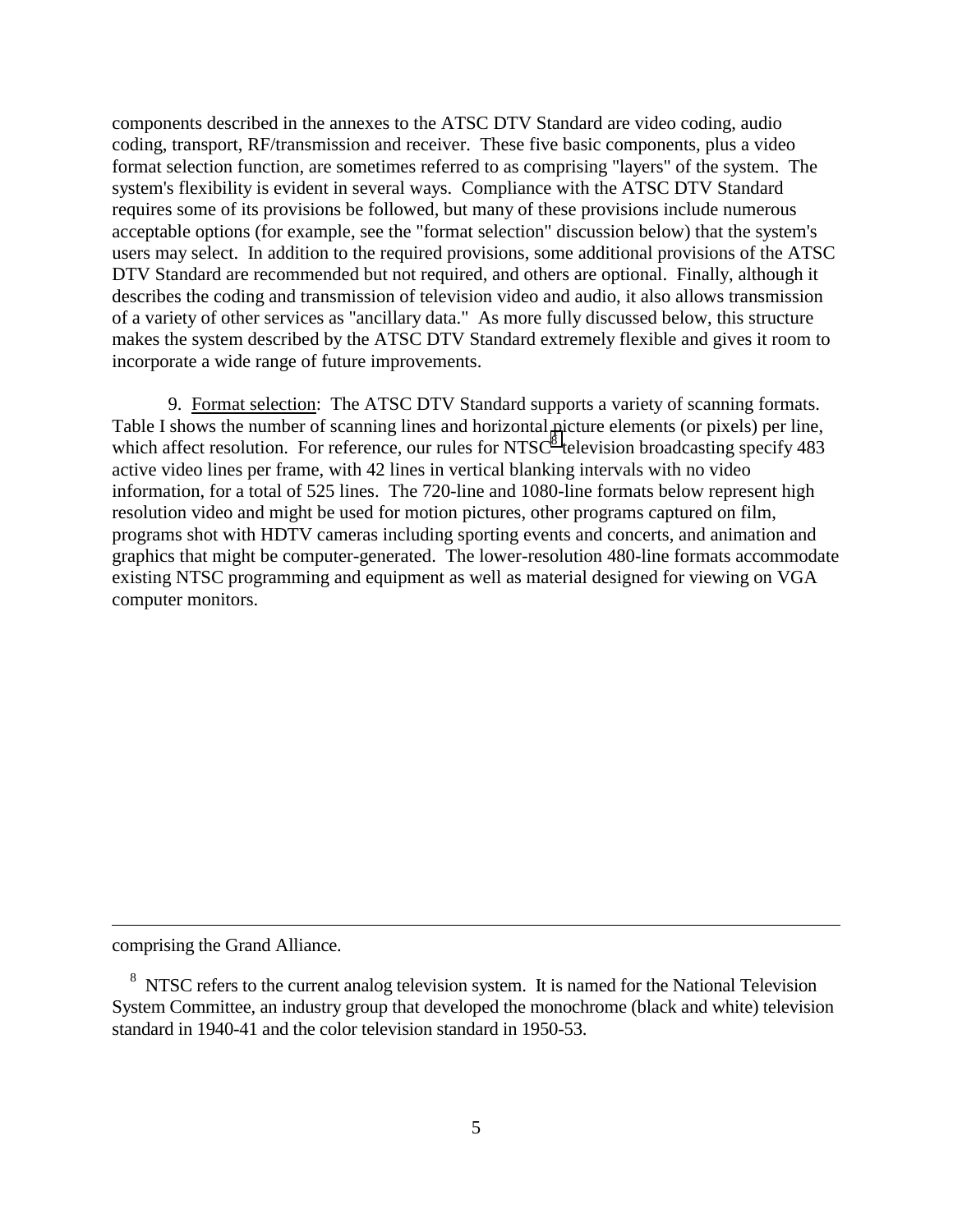| <b>Vertical Lines</b> | <b>Horizontal Pixels</b> | <b>Aspect Ratio</b> | <b>Picture Rate</b> |
|-----------------------|--------------------------|---------------------|---------------------|
| 1080                  | 1920                     | 16:9                | 30P 24P<br>60I      |
| 720                   | 1280                     | 16:9                | 60P 30P 24P         |
| 480                   | 704                      | 16:9<br>4:3         | 60I 60P 30P 24P     |
| 480                   | 640                      | 4:3                 | 60I 60P 30P 24P     |

 $T<sub>0</sub>1.1<sub>0</sub>$  I

10. Table I also indicates that the high-resolution formats both use a picture aspect ratio of 16 units horizontally by 9 units vertically (that is, a picture 16 inches wide would be 9 inches tall or one 32 inches wide would be 18 inches tall). The choices of 1280 pixels per line for the 720-line format and 1920 pixels per line for the 1080-line format result in square pixels (that is, pixels which are displayed at equal distances, both horizontally and vertically) for both formats, based on the 16:9 aspect ratio. The 16:9 aspect ratio is noticeably wider than the current NTSC television 4:3 aspect ratio. Material in the 480-line by 704-pixel format could use either a 16:9 or a 4:3 aspect ratio.

11. The picture rates specified in Table I identify the number of images that are sent each second, with an "I" designating interlaced scanning and a "P" designating progressive scanning. Progressive scanning lines are presented in succession from the top of the picture to the bottom, with a complete image sent in each frame as is commonly found in computer displays today. For interlaced scanning, which also is used in NTSC television, odd and even numbered lines of the picture are sent consecutively, as two separate fields. These two fields are superimposed to create one frame, or complete picture, at the receiver. The picture rates can be 24, 30 or 60 fields per second.<sup>9</sup>

12. Accounting for the different aspect ratios and picture rates identified in Table I, there are 18 video scanning formats allowed by the ATSC DTV Standard. An attractive feature of the ATSC DTV Standard is that the appropriate format would be chosen by the broadcaster based upon the specific application for which it is to be used (e.g., airing films, live sports events or reruns of television series). Similarly, the DTV broadcaster would be able to pass through program material it receives from an outside source in any of these formats. The identified scanning formats are those used within the DTV system and most of them relate to existing

 $9$  These rates can be the stated integer value, or 1000/1001 times the integer value. An adjustment was made to the NTSC system when color was added and it changed the field rate by this amount, that is from 60 fields per second (Hz) to 59.94 Hz. To ease conversion of NTSC material, the ATSC DTV Standard thus allows the field rates to be 23.976, 29.97, or 59.94 Hz, as well as 24, 30, or 60 Hz.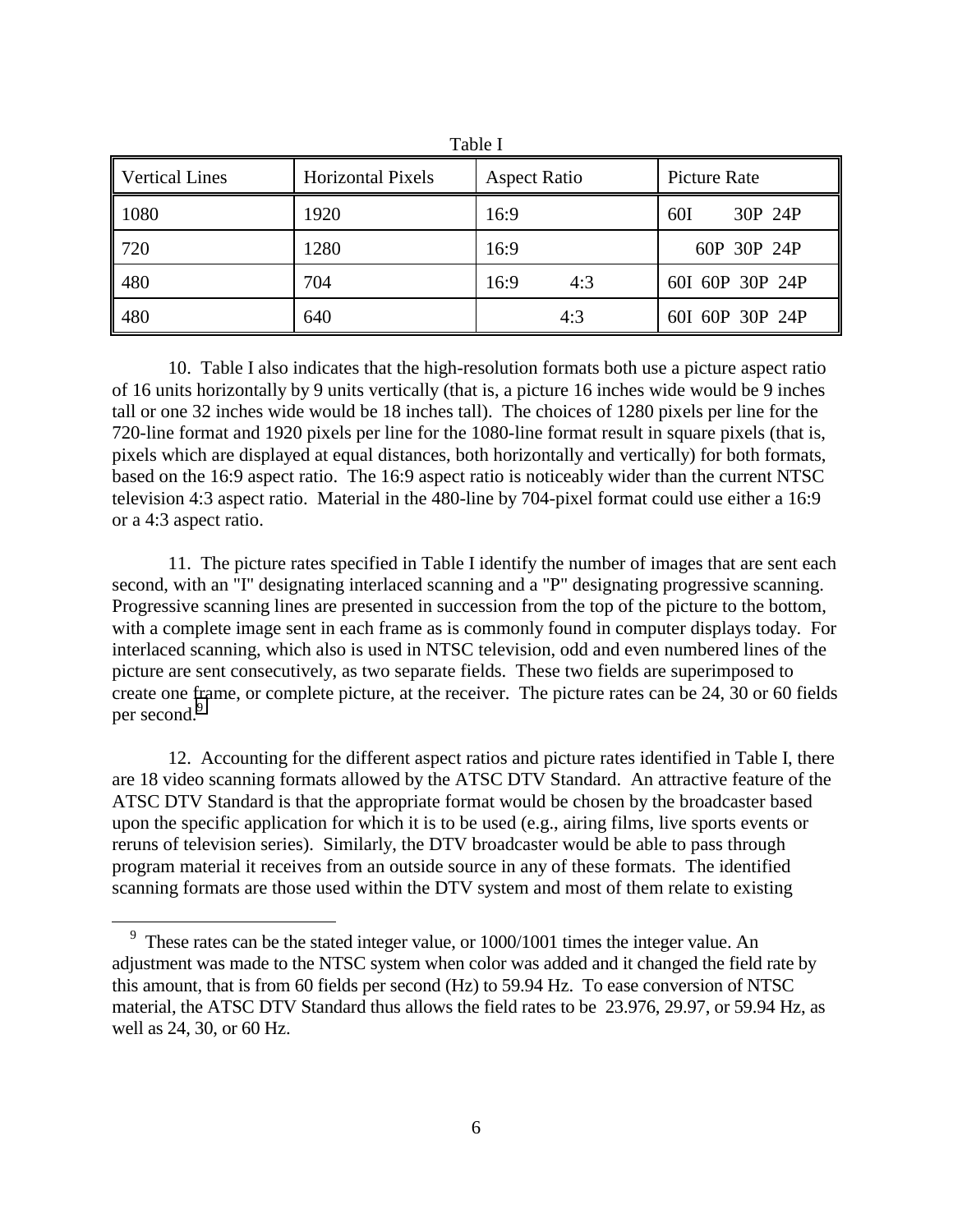television production standards. However, material in any other format can be converted into one of the allowed scanning formats. Thus, development of additional video production formats can take place recognizing the scanning formats of the ATSC DTV Standard, but not constrained by them. Similarly, when considering the receiver, most display devices are expected to have a "native" scanning format (which may be one of these system scanning formats) to which the received video signal would be converted.

13. Video coding: For compression of video signals, the ATSC DTV Standard requires conformance with the main profile syntax of the MPEG-2 video standard.<sup>10</sup> Employing this standard, the amount of data needed to represent television pictures is reduced using a variety of tools, including a motion compensated discrete cosine transform (DCT) algorithm and bidirectional-frame (B-frame) prediction. DCT alters the data describing each picture in a way that makes it easier to isolate repetitive portions of a single image. Motion compensation identifies portions of an image that have shifted position from one field to the next, or from one frame to the next. B-frame prediction uses both past and expected future frames as a reference. Each of these tools serves to improve compression efficiency by reducing the total amount of digital information that needs to be transmitted.

14. Audio coding: For compression of audio signals, the ATSC DTV Standard requires conformance with ATSC Doc. A/52, the Digital Audio Compression (AC-3) Standard. The AC-3 perceptual coding system, which was developed by Dolby Labs, can encode a complete main audio service which includes left, center, right, left surround, right surround, and low frequency enhancement channels into a bit stream at a rate of 384 kilobits per second (kbps). Audio service can also include fewer channels (down to single channel, monophonic service) using a lower bit rate. Multiple audio bit-streams may be delivered simultaneously for multiple languages or for services for the visually or hearing impaired. The system also contains features that could allow viewers to control fluctuations in audio level between programs or to select the full dynamic range of the original audio program.

15. Transport: The service multiplex and transport layer of the ATSC DTV Standard is a compatible subset of the MPEG-2 systems standard that describes a means of delivering a digital data stream in fixed-length "packets" of information. Each packet contains only one type of data: video, audio or ancillary. There is no fixed mix of packet types, which further helps provide flexibility. Channel capacity can be dynamically allocated in the transport layer, under the direct control of the broadcaster. The ATSC DTV Standard has been optimized for terrestrial digital television delivery, where channel bandwidth is limited and transmission errors and data loss are likely. Within the transport layer, the packets of video, audio, closed captioning and any other data associated with a single digital television program are combined using a mechanism to ensure that the sound, pictures and closed captioning information can be synchronized at the receiver. Data describing multiple television programs, or unrelated data for other purposes, are

 $10$  MPEG-2 is a video compression and transport standard created by the Moving Picture Experts Group of the International Organization for Standardization (ISO).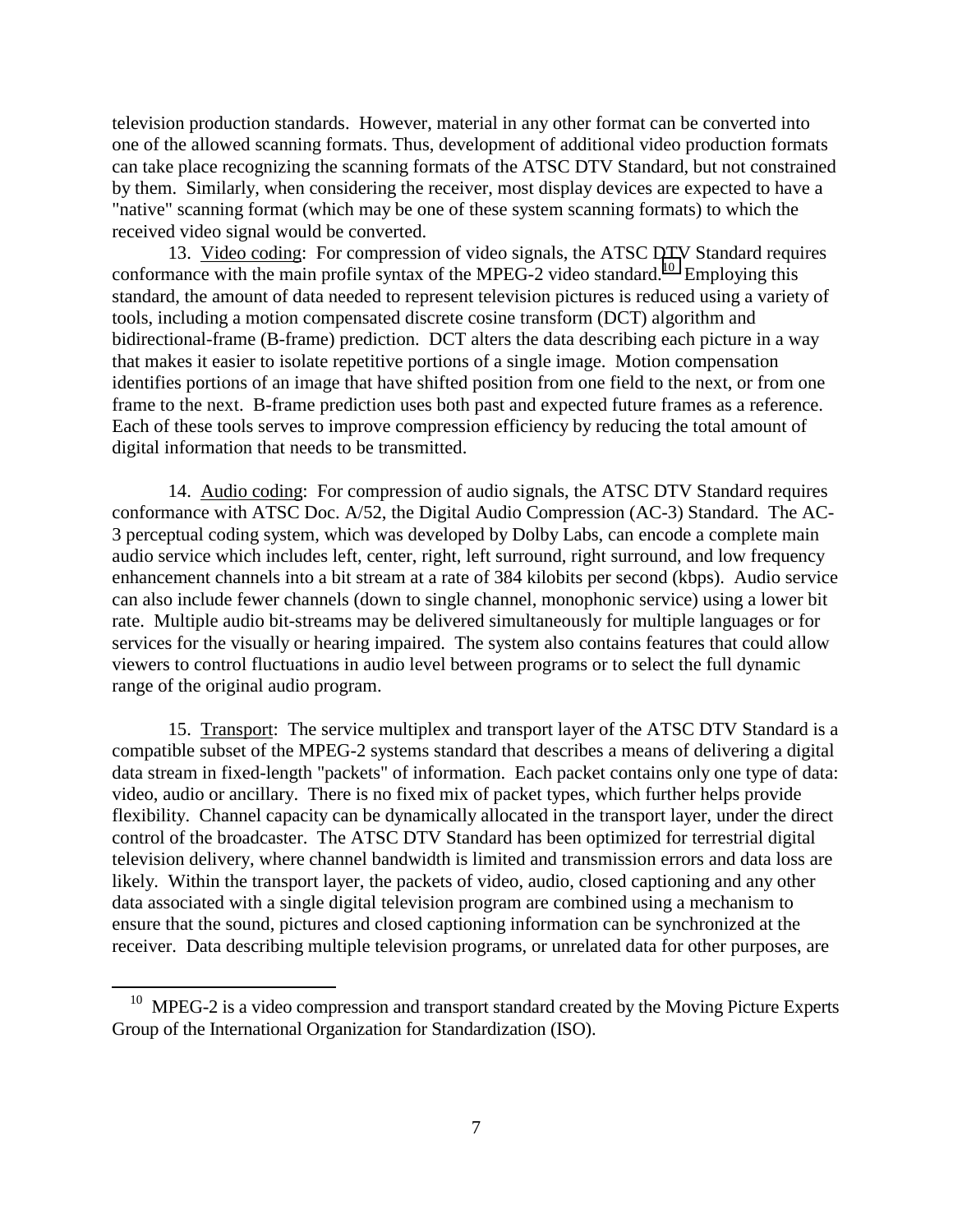also combined in the transport layer.

16. RF/Transmission: The transmission layer of the ATSC DTV Standard uses a vestigial sideband (VSB) technique. Like most other digital modulation methods (including quadrature amplitude modulation, or QAM), the VSB technique involves randomizing the incoming data to spread the energy across the occupied bandwidth or channel. As a result, the digital signals generally appear to be random noise which tends to minimize their interference effect on other services (in this case, particularly NTSC). In the ATSC DTV Standard VSB system, a small pilot carrier is added at the suppressed carrier frequency. The VSB pilot is placed so that it minimizes co-channel interference into the existing NTSC service. The relationship of the pilot carrier frequency to interference to lower adjacent channel NTSC service is discussed in the "interference" section below. The pilot can allow a receiver to acquire and lock onto the VSB signal by providing a known and stable reference.

17. Terrestrial broadcasts of DTV will be exposed to situations that include strong interfering signals, electromagnetic noise from numerous sources, and configurations of buildings or terrain features that cause multipath interference. For successful reception under these difficult conditions, an 8-level VSB signal is specified and extensive error correction is provided. Taking into account the transport requirements and error correction, the 8-VSB signal carries an effective useful payload of approximately 19.28 megabits per second (Mbps). For more benign environments, like that provided in a cable system, the ATSC DTV Standard includes a 16-level VSB high data rate mode that provides double the capacity of the 8-level VSB terrestrial broadcast mode.

18. Receiver: The ATSC DTV Standard does not specify requirements for a compliant receiver. In essence, the DTV receiver designs are to be based on the specifications of the signal contained in the other portions of the Standard. The receiver reverses the functions of the RF/transmission and transport layers, and, after decompression, generates video and audio suitable for its display.

19. Flexibility. The ATSC DTV Standard provides a method of accommodating a broad range of uses. The packetized transport structure is a critical component in achieving this broad level of flexibility. Each packet of data contains a packet identifier (PID) in the packet header which identifies the particular packet's payload. Some PIDs are specified in the ATSC DTV Standard as reserved for the video, audio and data associated with television programs. DTV receivers recognize these PIDs and use the data in these packets. Within a single DTV broadcast or transmission, up to 256 unique programs (not all necessarily video) can be identified. Scrambled packets can be sent, which allows conditional access subscription or pay-per-view services to be delivered. As long as the reserved PIDs are not used, the packets of data associated with future, currently undefined applications, would be ignored by the initial generation of DTV receivers. Packets that conform to the ATSC DTV Standard but not used to transmit DTV programs, can be employed for any other services that can be distributed by digital data. The use of these packets should be coordinated within the affected industries, so that conflicting uses do not develop. They can be received by a special-purpose decoder or, if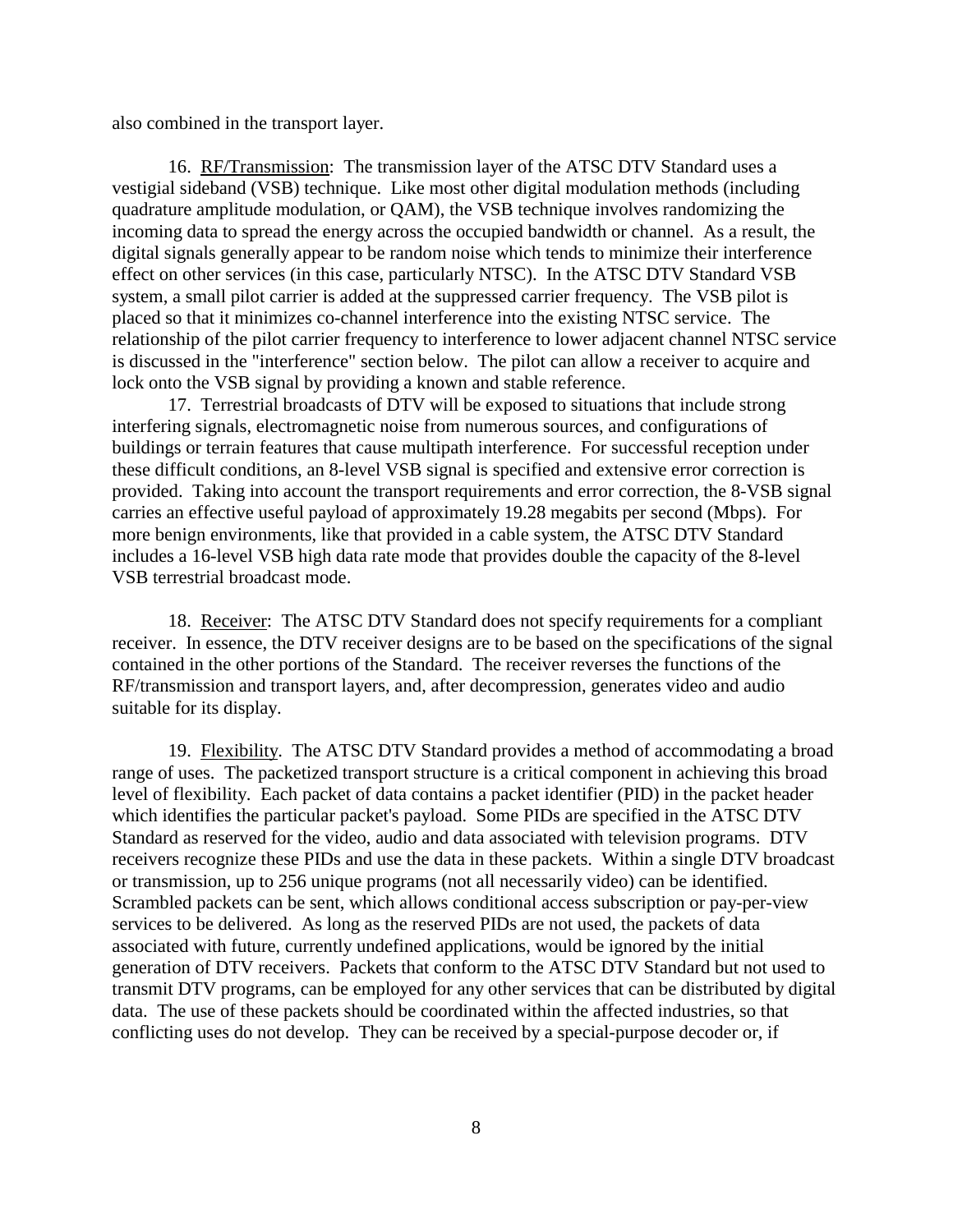specific services become popular, voluntary industry standards may be adopted and decoders may be built into some or all DTV receivers.

20. Extensibility. In the future, new services may be uniquely identified through the use of new PIDs that would be ignored by previously deployed digital receivers. Such data could be used to augment DTV programs in some fashion (such as allowing migration to a 1080-line progressive scan format) or could permit new services that have not yet been envisioned. Either extension of the DTV service would require new DTV receivers or new decoder devices to be developed and used in order to obtain the benefits of the new service or functionality, but would not disrupt provision of DTV service to consumers using existing sets. The marketplace would determine the extent to which sets with new functionalities are available.

### IV. Adopting the ATSC DTV Standard.

21. Having described the components of the ATSC DTV Standard, we next turn to a discussion of our approach to standards in the context of digital television. There is near universal agreement that transmission standards, either de facto or de jure, confer many benefits.<sup>11</sup> We believe that the proposals discussed herein would enable consumers, licensees and equipment manufacturers to realize the benefits of standards without unduly restricting innovation and competition.

22. Previous Statements. Previously, we have asked whether mandatory transmission standards serve the public interest. In our initial 1987 Notice of Inquiry in this proceeding, we noted that NTSC standards were established during the television industry's infancy when universal compatibility standards were arguably necessary in order to develop a national television broadcasting system in a timely manner.<sup>12</sup> A standard, we stated, would assure that "[a] receiver manufacturer could design his product to display an image from the standard NTSC signal with the knowledge that his receiver would function with any television broadcast transmitter."13 However, we also stated that the continuation of mandatory standards may no longer be necessary and may even be counterproductive.<sup>14</sup> We indicated that it appeared that there would be no adverse effects on the delivery of broadcast television if the NTSC standard were made voluntary, allowing for the accommodation of enhancements to television signals. With regard to the desirability of encouraging compatibility among the several advanced

<sup>&</sup>lt;sup>11</sup> For a discussion of the benefits of standards, see Stanley M. Besen and Leland L. Johnson, Compatibility Standards, Competition, and Innovation in the Broadcast Industry (Santa Monica, CA: The RAND Corporation, 1986) at 7-9.

 $12$  First Inquiry, supra at 5135.

 $^{13}$  Id.

 $^{14}$  <u>Id</u>.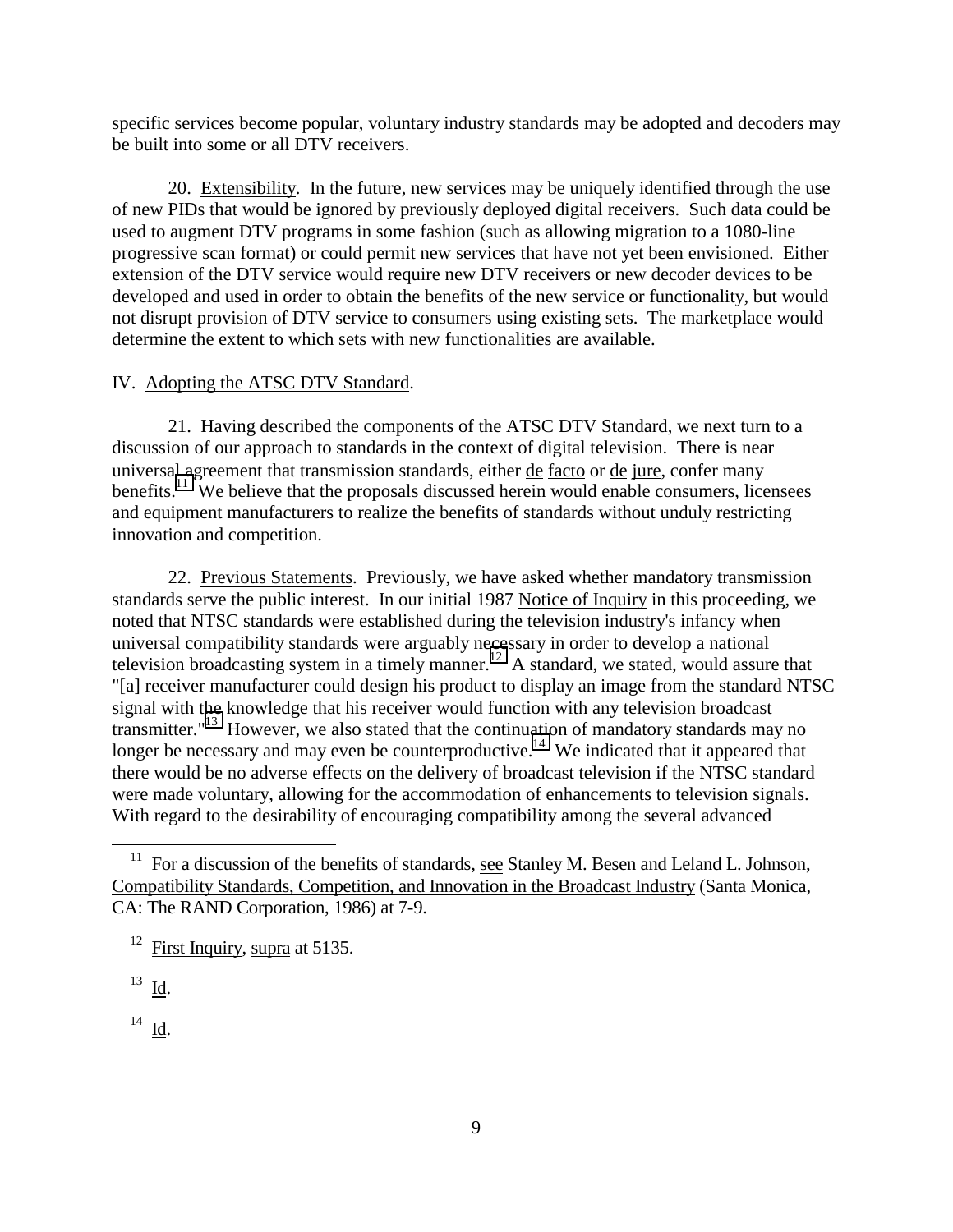television transmission systems that were then in various stages of planning or development,  $15$ we stated that, although there might be "substantial benefits to consumers if ATV compatibility standards are adopted, either through formal Commission action or through voluntary standards organizations," we also noted the benefits "that could come about through improvements in technology made subsequent to the establishment of standards, and we do not wish to foreclose these possibilities."<sup>16</sup> In the <u>First Inquiry</u>, we listed three different ways of achieving compatibility while not precluding the introduction of future technological improvements. We stated that we could: 1) adopt, as voluntary guidelines, the results of an industry consensus; 2) establish detailed compatibility criteria that would be applicable only for a short period of time; or 3) if the systems prove adaptable to this approach, protect a key frequency component of the modulated baseband in much the same way we did for multi-channel television sound.<sup>17</sup>

23. In the 1988 Second Inquiry, we continued our examination of whether the NTSC standard should be relaxed or repealed, how standards should be established for advanced television, and whether it would be desirable to require compatibility between advanced television broadcast transmissions and other ATV distribution media.<sup>18</sup> We also stated that, although it was then premature to adopt an advanced television standard, "we believe that the public interest compels a Commission role in the development of standards with the advice and involvement of all sectors of the industry."<sup>19</sup> In this regard, we asserted that establishing a standard has certain advantages such as pointing the various interested parties in the same direction, reducing the risk to both audiences and broadcasters of investments in systems that might become obsolete if a different system is introduced in the market, and overcoming reluctance to invest in new equipment. $^{20}$ 

24. We also stated that, "detailed, inflexible standards that have the force of law may reduce consumer choice and prevent the timely introduction of new technology."<sup>21</sup> To encourage future improvement of ATV systems and the development of newer and technically superior ATV systems, we stated that we could: (1) protect a standard by prohibiting interference to

 $16$  Id. at 5136.

 $17$  Id.

 $\overline{a}$ 

<sup>18</sup> Tentative Decision and Further Notice of Inquiry in MM Docket No. 87-268 ("Second Inquiry"), 3 FCC Rcd 6520, 6534 (1988).

 $^{19}$  <u>Id</u>.

 $20$  Id. at 6534-35.

 $^{21}$  Id. at 6535.

 $^{15}$  Id. at 5125.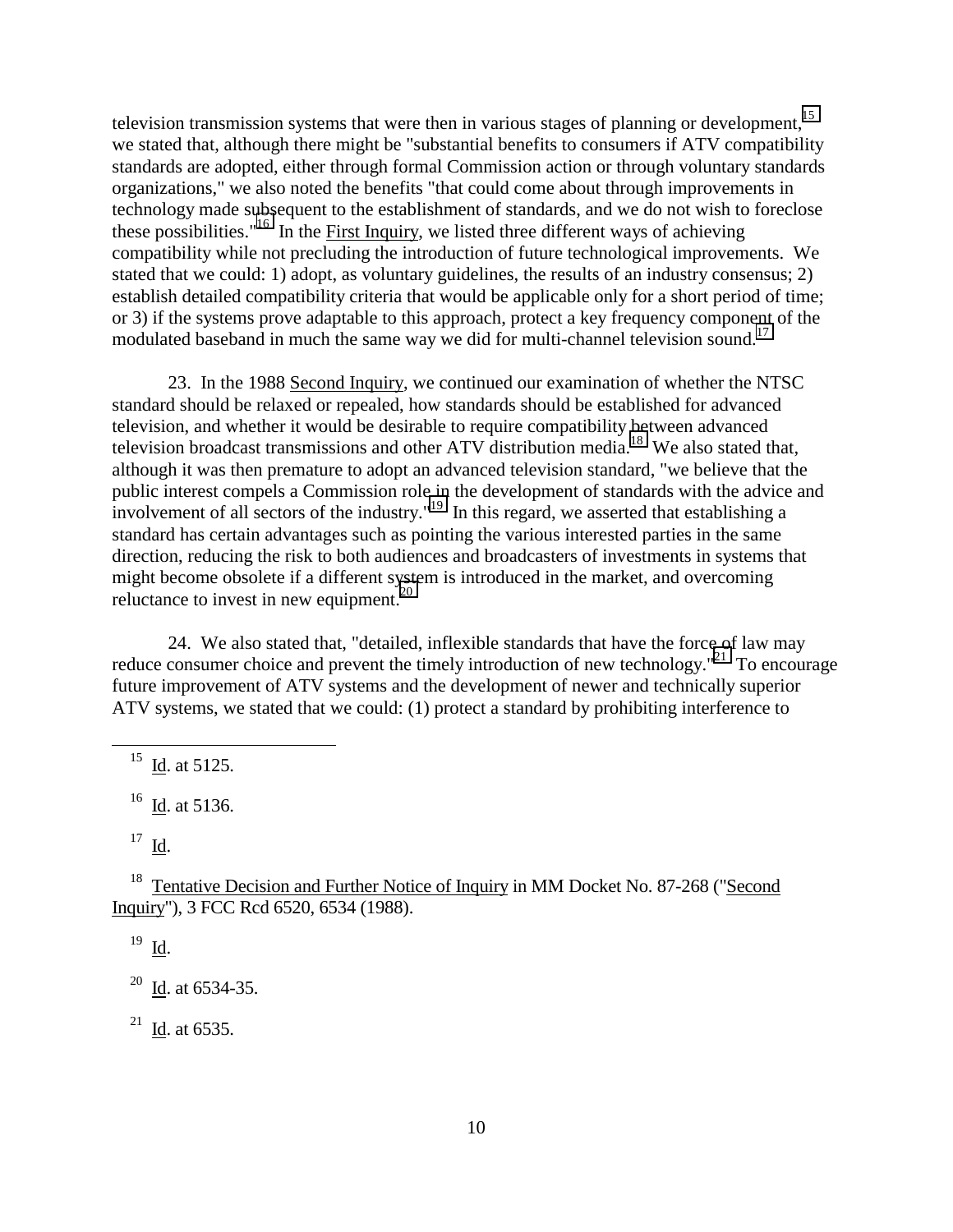systems using that standard; (2) adopt a standard for allocation and assignment purposes only; or (3) adopt a sunset provision making adherence to the standard optional after an established period.

25. In response to our previous request for comments on adopting an ATV standard we received some 50 comments, 23 reply comments and two supplemental reply comments. Most commenting parties supported the adoption of a single, mandatory terrestrial broadcast advanced television standard.<sup>22</sup> They generally believed that such action would result in the most rapid development and acceptance of advanced television equipment, particularly in the consumer marketplace, by promoting cost-effective receiver designs, thereby providing the largest audience for initial broadcasts of advanced television programming. Some commenters, however, including the Federal Trade Commission and GTE, questioned whether it is in the public interest to adopt a single mandatory standard, as doing so, they believed, could have the result of denying users better technology and services or running the risk of selection of the wrong standard. As to the issue of whether the Commission should adopt a complete standard, as opposed to adopting a standard for limited purposes such as protection from interference or for channel allocation and assignment, commenting parties favored the adoption of a complete standard.<sup>23</sup> Finally, parties addressing the issue of adoption of a standard for a limited duration were uniformly in opposition.24 They argued that a "flexible" standard that can accommodate future technological improvements would be more appropriate. Equipment manufacturers opposed a standard of limited duration because, they stated, it would leave the future unpredictable and would send a strong signal that broadcast and receiving equipment designed to that standard would become obsolete. Not withstanding these comments, we believe that recent developments warrant revisiting these issues.

26. Subsequent to our statements concerning standards in the 1987 and 1988 decisions, as described above, we concluded in 1990 that "[c]onsistent with our goal of ensuring excellence in ATV service, we intend to select a simulcast high definition television system."<sup>25</sup> We also

<sup>22</sup> These commenters included MSTV (then MST), CBS, Cap Cities, NBC, CPB, PBS, NAB, Joint Broadcast Commenters, Group W., IEEE, TRAC, Sarnoff, NYIT, EIT, PacTel, Zenith, Philips, and the Tribune Company, in reply comments.

<sup>23</sup> Commenters opposing adoption of a standard for only limited purposes included, CPB, NAB, Joint Broadcast Commenters, EIA, NBC, Philips and Zenith. Zenith, for example, maintained that adopting a recommended standard would be indecisive, encourage other alternatives, and would not further the introduction or acceptance of new technology. NAB stated that it would not matter whether the Commission "protects" or mandates a particular transmission standard; it asserted that adopting a standard merely as a planning parameter for allocation purposes would not assure continued compatibility.

 $24$  The parties addressing this issue were NAB, Sarnoff, EIA, NBC, Phillips, and Sony.

<sup>25</sup> First Report and Order, 5 FCC Rcd 5626, 5628 (1990).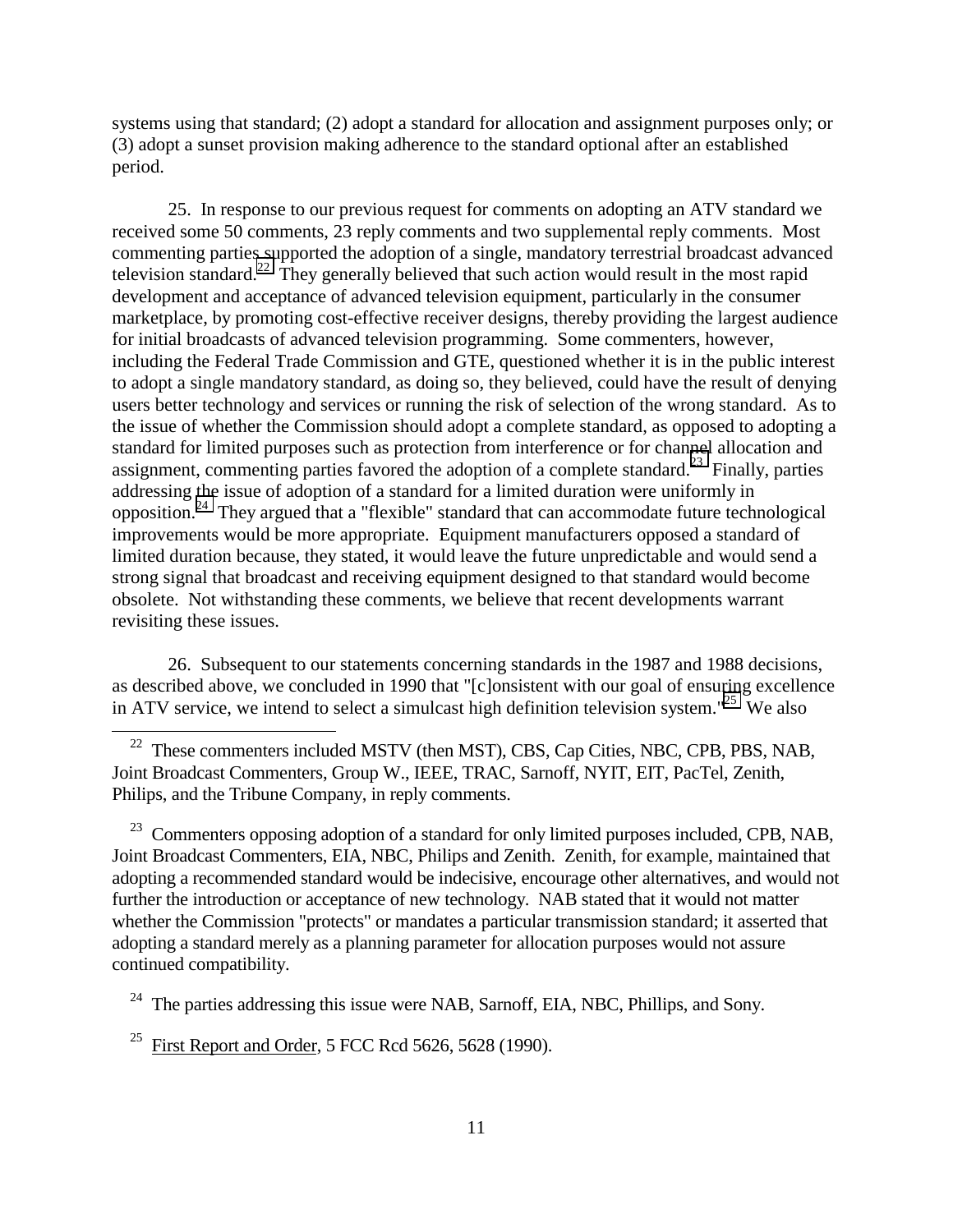stated that, "parties filing comments in response to the *Further Notice* generally assume that the Commission will ultimately authorize a system using new technology that will provide HDTV service." (Footnote omitted.)<sup>26</sup> The Commission's November 14, 1990 Memorandum of Understanding with the Advisory Committee, the Advanced Television Test Center, Inc., Cable Television Laboratories, Inc., and the Canadian Communications Research Centre, said, "[t]he FCC's stated intention is to select an ATV standard by the second quarter of 1993."

27. Recent Developments. Two developments since the Commission addressed these issues are relevant to whether and, if so, what form of a required standard is desirable. First, the presence of a single consensus standard, in contrast to the multiple competing systems vying for approval in 1990, arguably changes the balance of considerations. The presence of multiple competing systems strengthened the argument for selecting a standard. Today, only one system has been recommended by our Advisory Committee and no other competing technology appears to demonstrate superiority over the ATSC DTV Standard.<sup>27</sup> Thus, to the extent that concerns with the possibility of multiple competing systems were decisive in our earlier decisions, they may be less relevant today.

28. Second, the capabilities of digital transmission technologies represent a major change in circumstances since this proceeding began. The original focus of this proceeding was the initiation of "advanced television service" to provide improved video and audio quality.<sup>28</sup> Prior to the development of the ATSC DTV Standard, it was widely believed that the service offered by a licensee would change from one NTSC program stream to one HDTV program stream. Today's digital technologies and improved compression techniques create the opportunity for delivering one, and under special circumstances perhaps two, HDTV program streams, or multiple program streams at lower resolution. Furthermore, digital technologies give each licensee the technical capacity to explore new business opportunities and provide new services. If some licensees believe that they can compete better by offering a unique set of services to consumers, the differences between one licensee and another may be much greater than exists today where each and every licensee offers one NTSC program stream. The opportunity for each licensee to offer a unique set of services is something that seemed only a distant possibility when we began this proceeding, now the ATSC DTV Standard makes it a reality. If the ATSC DTV Standard is as dynamic as believed, a required standard will not thwart technical advance. Nevertheless, the inherently unforeseeable nature of innovation makes it impossible to predict the extent to which a required standard might affect future technological advances.

29. The Role of the Commission in Setting Standards. While there is near universal agreement on the benefits of standards, we solicit comment specifically on whether requiring the

 $^{26}$  Id.

<sup>&</sup>lt;sup>27</sup> ACATS Report at 17.

<sup>&</sup>lt;sup>28</sup> Second Inquiry, supra at  $6521$ .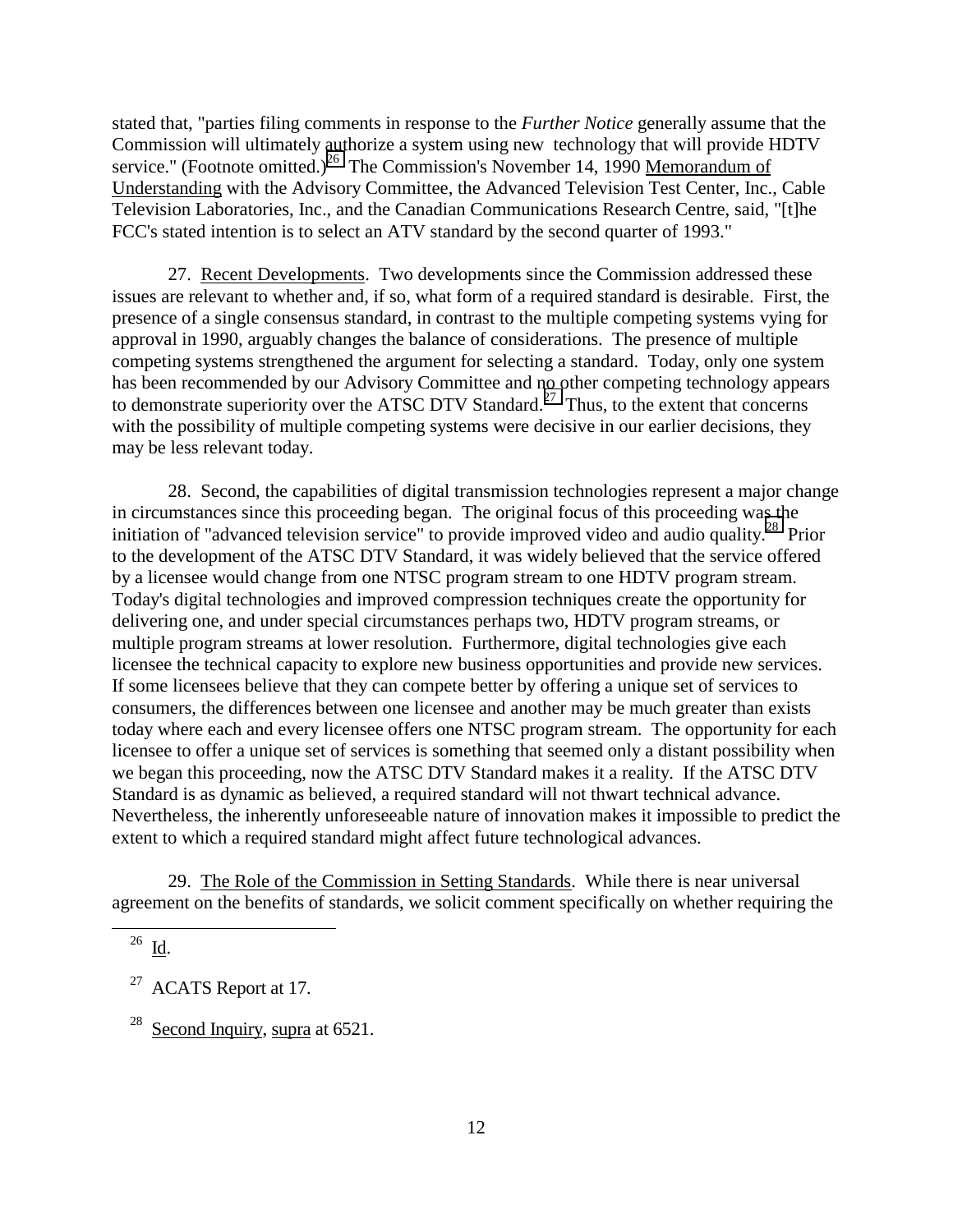use of the ATSC DTV Standard by digital television licensees is the best approach for realizing these benefits. Critics of compulsory standards cite the cost of potentially freezing the state of the art, erecting barriers to technological innovation, and limiting competition in the television equipment manufacturing business.<sup>29</sup> However, in some situations the benefits of standards may not be fully realized in the absence of a requirement. We seek a complete record that will allow us to choose a course that accomplishes our goals of providing consumer benefits, certainty and a smooth introduction of digital television while encouraging innovation and promoting competition.

30. The Commission has been involved in the development of standards throughout this proceeding. We decided that DTV would be offered on frequencies currently allocated to television broadcasting and the DTV signal would be carried on a 6 MHz channel. We continue to support these conclusions. While these actions guided the development of DTV systems, establishing an Advisory Committee may have been our most important action. Besen and Johnson assert that the most constructive role a government agency can play in the standardsetting process is to ratify standards agreed upon through private action when differences among alternatives are small.<sup>30</sup> The government role in this case up to this point has been primarily to provide a rallying point for purposes of coordination. We believe that the Commission's Advisory Committee has successfully fulfilled this role. Throughout this proceeding, the Advisory Committee has served as a catalyst for focusing and coordinating the efforts of private industry. In addition, the Advisory Committee has provided a forum for addressing and responding to the concerns of a wide array of interests.

31. Analysis of Required Standards. The traditional rationale for requiring a standard arises when two conditions are met.<sup>31</sup> First, that there is a substantial public benefit from a standard. Second, private industry either will not, or cannot, produce a standard because the private costs of getting involved in standard setting outweigh the private benefits, or a number of different standards have been developed and private industry cannot agree which should become the standard. The second condition may not be applicable in view of the strong industry coalescence around the ATSC DTV Standard. However, we believe that the first condition

 $\overline{a}$ 

<sup>30</sup> Stanley M. Besen and Leland L. Johnson, Compatibility Standards, Competition, and Innovation in the Broadcast Industry (Santa Monica, CA: The RAND Corporation, 1986) at 134.

<sup>31</sup> Stanley M. Besen and Garth Saloner, "The Economics of Telecommunications Standards," in Changing the Rules: Technological Change, International Competition, and Regulation in Communications, Robert W. Crandall and Kenneth Flamm, editors (The Brookings Institute, 1989).

<sup>&</sup>lt;sup>29</sup> See Jeffrey Krauss, "Implications of FCC Regulation of Telecommunications Technical Standards," IEEE Communications Magazine 20 (September 1982): 28-32; Joseph Farrell and Carl Shapiro, "Standard Setting in High-Definition Television," Brookings Papers: Microeconomics (1992): 1-93.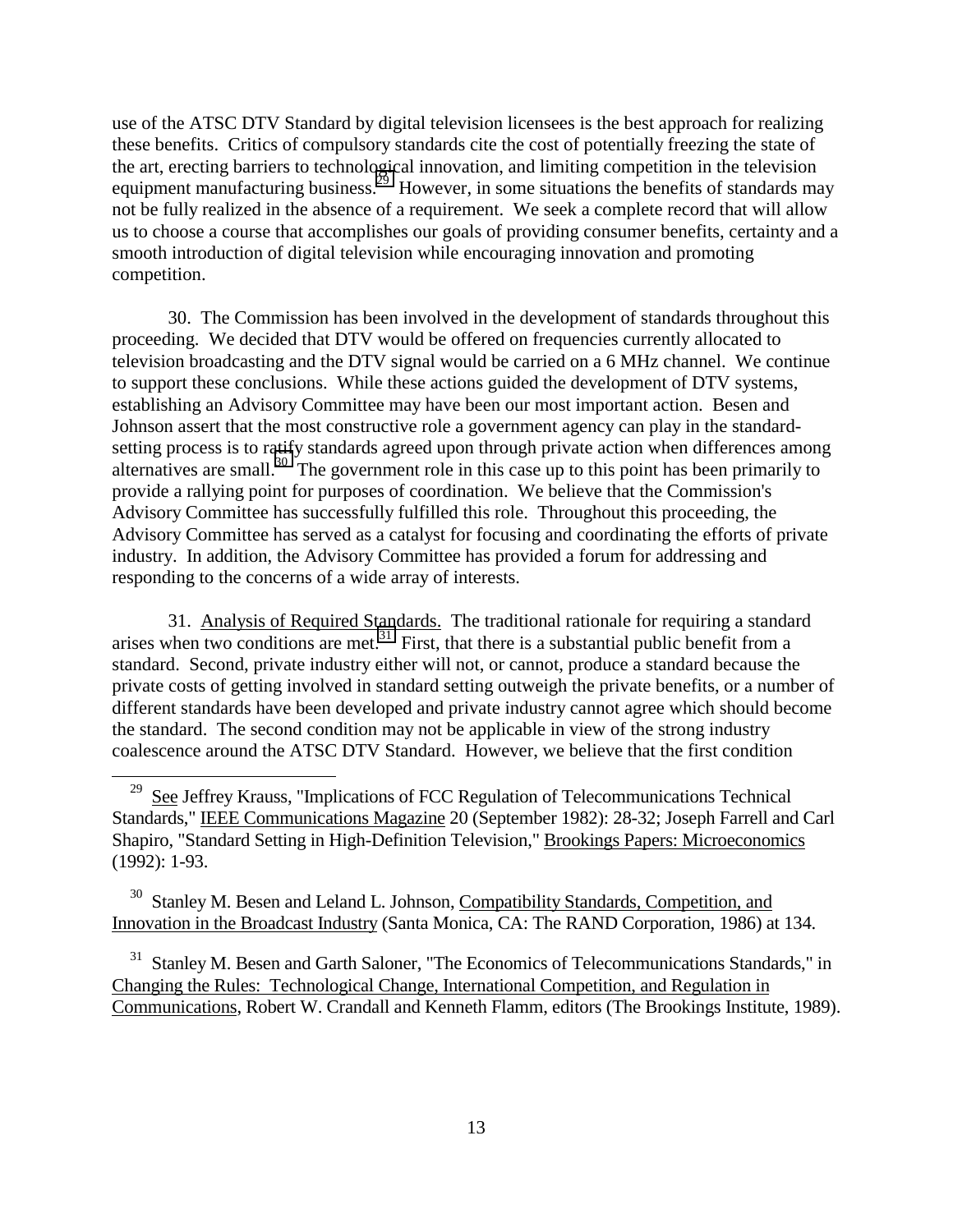applies to DTV. Television today is a ubiquitous service that is available to almost every American household and is relied on by a majority of Americans as their primary news and information source.<sup>32</sup>

32. A required standard may provide additional certainty to consumers, licensees, and equipment manufacturers, especially during the launch of this new technology. A required standard may protect consumers against losses by assuring them that their investments in DTV equipment will not be made obsolete by a different technology. In addition, requiring use of a single standard guarantees compatibility. This assures consumers that the DTV equipment they purchase to view one television station can be used to view every other television station. The compatibility guaranteed by a single required standard may also reduce consumer costs by eliminating the need to purchase duplicative equipment or special devices to convert from one standard to another. Finally, a required standard may lead to a more rapid development and acceptance of DTV equipment. Absent a required standard, some consumers and licensees may be reluctant to purchase DTV equipment if they believe that different DTV technologies may become available in the near future. A required standard may reduce such "wait and see" behavior.

33. Although there are benefits to required standards, there also may be certain costs. One may be deterrence of technical innovations.<sup>33</sup> Digital broadcasting technology is in its infancy and further advances are likely to occur. An unexpected turning point in the approach to advanced television has occurred once in the development process with the demonstration of the viability of an all-digital system. Recognizing the novelty and fluidity of the technology, we must determine how any specific approach to standards might impede further advances.

34. Over time, we expect that normal technological progress will lead to improvements. If subsequent technological improvements cannot be readily incorporated into the ATSC DTV Standard, the Standard could lock the broadcast market into less than optimal technology. The NTSC standard adopted in 1941 was subsequently improved in 1953 with the approval of the NTSC color standard. While picture quality has steadily improved, nevertheless the ACATS Report states "[o]nly a few minor improvements (most notably, the addition of stereo audio in

 $32$  Seventy-two percent of Americans rely on television as their primary source of news. NTVA, Roper-Starch, NAB, America's Watching - Public Attitudes Toward Television-1995, at 17.

<sup>&</sup>lt;sup>33</sup> For an overview of the characteristics of the television broadcast market that contribute to the inertia of established standards see Bruce M. Owen and Steven S. Wildman, Video Economics, (Harvard University Press, 1992): 260-313. For a more general discussion of the characteristics of one-way and two-way communications systems that affect the adoption of technology see Michael L. Katz and Carl Shapiro, "Systems Competition and Network Effects," Journal of Economic Perspectives (Spring 1994): 93-115.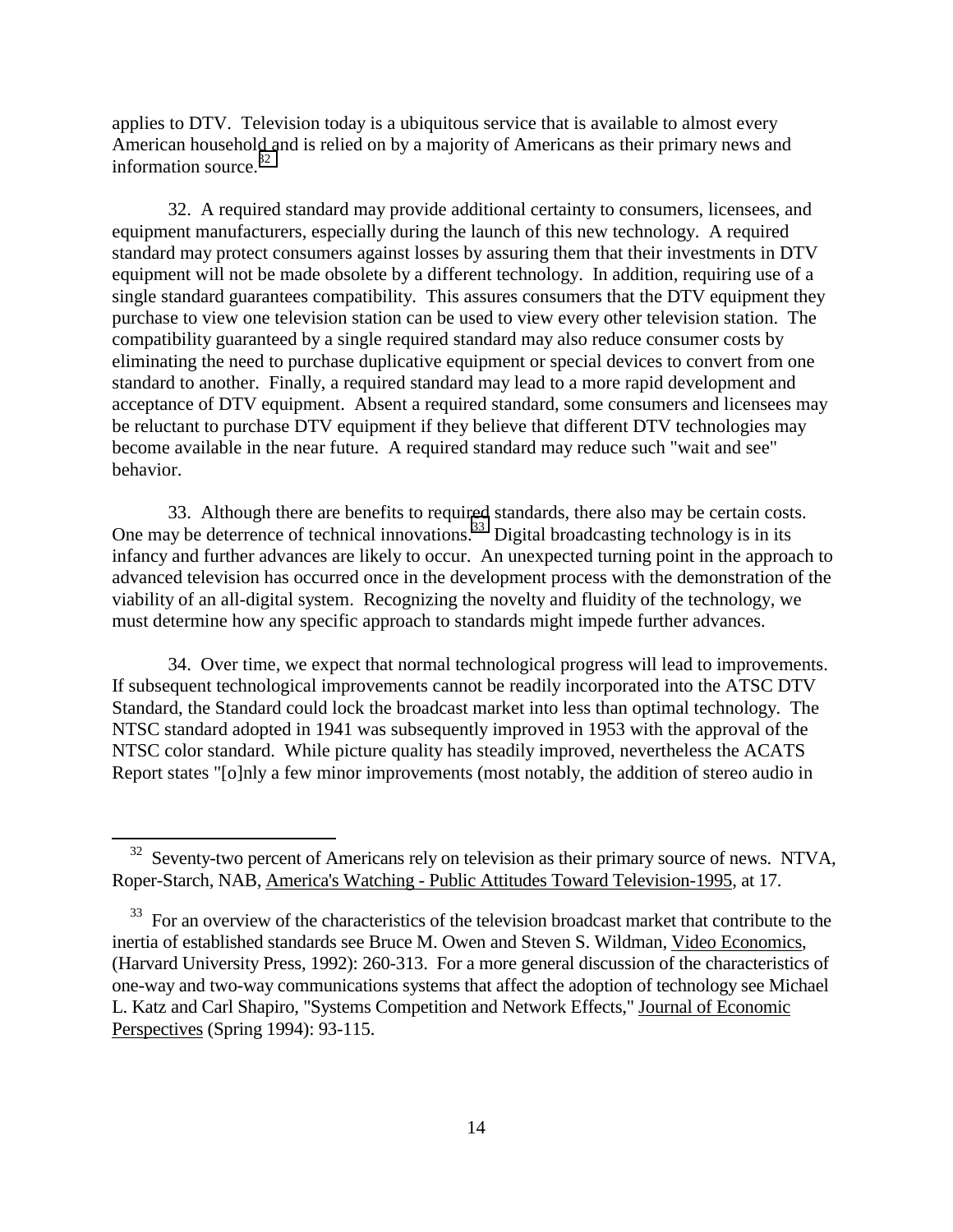1986) have been made in the ensuing four decades. $1986$ 

35. Required standards also may reduce some forms of competition while enhancing others. With required standards, equipment manufacturers cannot compete by offering differentiated products using different technologies. Required standards preclude this form of competition. As such, a primary cost of required standards is loss of variety.<sup>35</sup> On the other hand, required standards, which are licensed to everyone on a non-discriminatory basis, may intensify the more conventional forms of competition, such as price, service, and product features.<sup>36</sup>

36. As we weigh the benefits and costs of required standards, we note that for MMDS and new services like PCS, DBS, and DARS, we have decided to allow the marketplace to determine transmission standards. In the infancy of cellular telephony we mandated transmission standards for analog devices. But when the cellular telephony industry became more mature, we declined to mandate transmission standards for advanced digital cellular telephony devices. We recognize that these decisions were made in a context different from that of terrestrial broadcast television. Unlike the case with PCS, DBS, and DARS, broadcast television is an established industry upon which the American people rely for both information and entertainment. Additionally, unlike these other services, free over-the-air broadcast television is a mass market media serving nearly all of the American public nationwide rather than a subscription service in which the service provider may supply the reception equipment.<sup>37</sup> In this context, the goals of certainty and reliability take on a different significance than may have been present with respect to other communications services and strengthens the case for our adoption of a DTV standard. We invite commenters to discuss how the rationale that in the past led us to require television broadcast transmission standards applies as we launch DTV. Are there other unique characteristics (such as the ubiquitous nature of TV and the reliance Americans place on it as an information source), or public policy goals (such as the swift transition to regain spectrum and reduce costs) which distinguish television broadcasting such that mandating a standard is essential to the provision of the service?

37. Proposal. We propose to adopt the ATSC DTV Standard. Specifically, we propose to require the use by digital television licensees of each element of the ATSC DTV Standard. The ATSC DTV Standard describes a remarkably capable and flexible system, one that exceeds

<sup>34</sup> ACATS Report at 1.

 $\overline{a}$ 

<sup>35</sup> Katz and Shapiro, supra at 110.

<sup>36</sup> Stanley M. Besen and Joseph Farrell, "Choosing How to Compete: Strategies and Tactics in Standardization, Journal of Economic Perspectives (Spring 1994): 117-131.

 $37$  America's Watching - Public Attitudes Toward Television-1995, supra, at p. 3. Even nearly 60% of viewing in cable television households is of the programming of broadcast television stations. NCTA, Cable Television Developments, Fall 1995, at 5.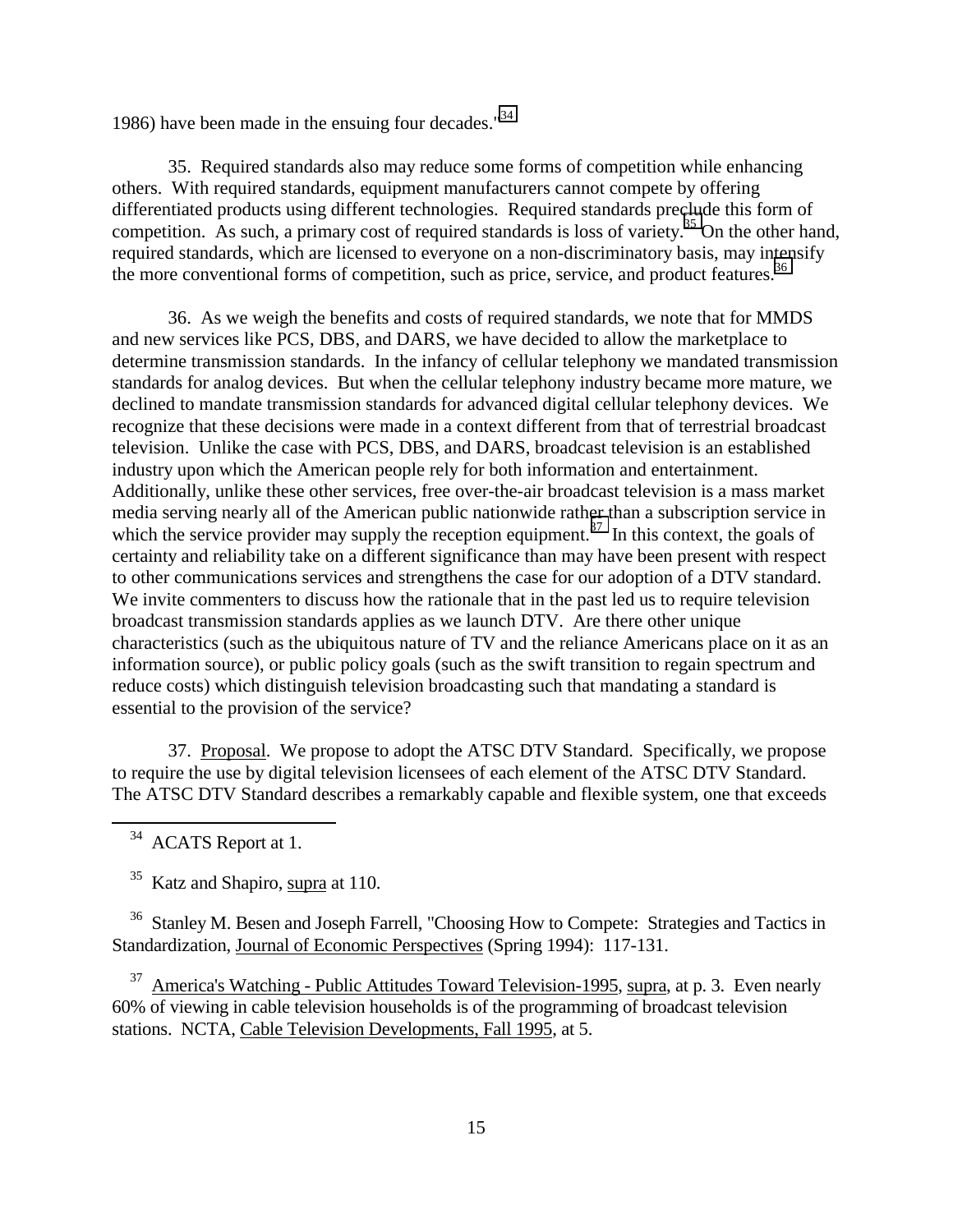the Commission's expectations when it began this proceeding in 1987, and that appears to have widespread support. We tentatively conclude that requiring the use of the ATSC DTV Standard is appropriate because it would provide a measure of certainty and confidence to manufacturers, broadcasters and consumers, thus helping assure a smooth implementation of digital broadcast television and the preservation of a free and universally available broadcast television service.

38. The digital television system that has been recommended by the Advisory Committee appears to be dynamic, flexible and high quality. It provides a variety of picture formats that will allow broadcasters to select the one most appropriate for their program material, ranging from very high resolution providing the best possible picture quality to multiple programs of lower resolution, which could result in increased choices for viewers. Even at the lower resolutions, the recommended system represents a clear improvement over the current NTSC standard.

39. Use of the ATSC DTV Standard also represents a rare opportunity to increase significantly the efficient use of broadcast spectrum. The ATSC DTV Standard will allow channels unusable in the NTSC analog environment to be assigned for digital broadcasting between existing NTSC channels. It was designed to be flexible enough to incorporate future improvements, including those resulting in ever higher resolution, that the Advisory Committee believes will be made possible by future advances in compression and display technology.

40. We believe that the "headroom" for innovation incorporated in the ATSC DTV Standard, along with the desirability of providing certainty and confidence, argue in favor of a required standard. In addition, the flexibility of the ATSC DTV Standard significantly reduces some of the potential detriments associated with a required standard as the new technology is being launched. The packetized structure of the data transport, as described above, ensures a flexibility that will permit the DTV licensee to provide, for instance, several standard definition programs, or one high-definition program, or some standard definition programming together with data transfer or electronic publishing on the remaining bit streams, and to switch instantaneously between such applications. Other applications are limited primarily by the imagination of the DTV licensee. This means that a wide array of innovations can be introduced without Commission action.

41. We seek comment on the tentative conclusion that we will require use of the ATSC DTV Standard. Assuming that we do require the use of the ATSC DTV Standard by digital television licensees, we request comment on whether we should place the Standard into our rules in its entirety or whether we should incorporate it by reference.<sup>38</sup>

<sup>&</sup>lt;sup>38</sup> See Letter dated April 2, 1996, submitted for the record by Joseph P. Markoski of the law firm of Squire, Sanders & Dempsey on behalf of the EIA and the EIA Advanced Television Committee. The letter cites as precedent for incorporating the standard into our Rules by reference Sections 73.682(a)(14), 73.682(a)(21)(iv) and 15.31(a)(6) of the Commission's Rules. A similar, but alternative, proposal would be to publish the Standard not in our Rules but, rather, as an OET technical bulletin.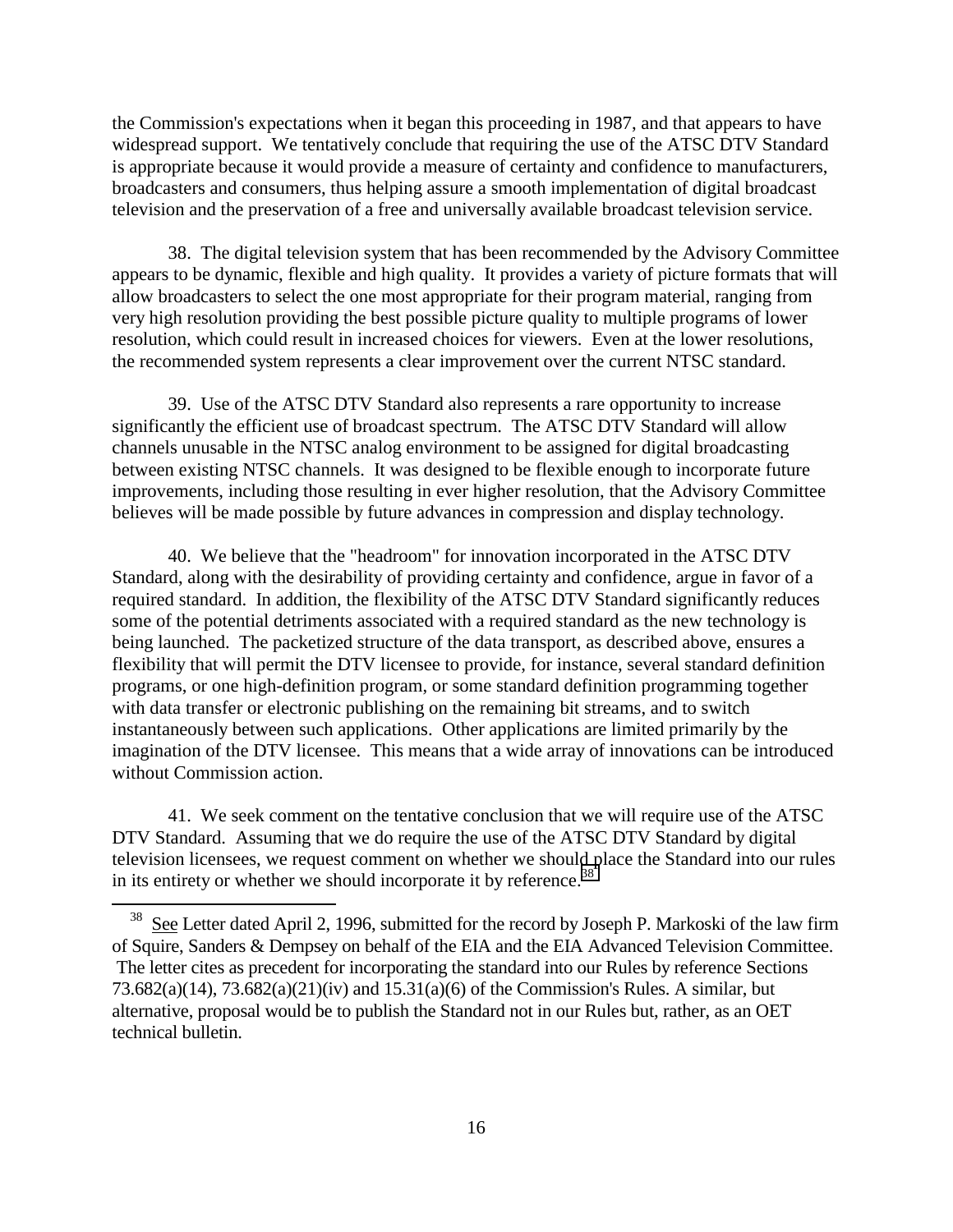42. While we propose to require digital television licensees to use the ATSC DTV Standard, we recognize that the benefits of a required standard may become attenuated over time, as the costs of a requirement may increase. At some point, when the new digital broadcasting technology has become firmly established, requirements designed to promote certainty and to foster a smooth implementation of digital television may no longer be necessary. Meanwhile, over time, the likelihood increases that there will be technological innovation that even the flexible ATSC DTV Standard may not be able to accommodate. In addition, given the pace of technological change, it is likely that there will be unforeseeable innovations that are incompatible with the ATSC DTV Standard. As long as there is a requirement in our rules that DTV licensees use only the ATSC DTV Standard, such innovations could not be introduced to consumers without a potentially costly and time-consuming Commission proceeding. That, in turn, could reduce the incentive to conduct the research and development that leads to innovation.

43. In addition to ensuring that the Commission's rules promote the rapid introduction of digital television broadcasting, we seek in this proceeding to adopt rules that encourage further innovation by those who have devised the ATSC DTV Standard as well as new entrants. We also seek to minimize our regulations and to have the regulations that we do adopt remain in effect no longer than necessary. We are mindful, finally, of the spirit of the recently adopted Telecommunications Act of 1996, which seeks, "[t]o promote competition and reduce regulation in order to secure lower prices and higher quality services for American telecommunications consumers and encourage the rapid deployment of new telecommunications technologies."<sup>39</sup>

44. There are several options that arguably could accomplish these goals and we propose to adopt one, or more than one in combination.<sup>40</sup> The Commission could proceed under its current processes for regulatory evolution and change, which include consideration, as appropriate, of requests from parties to amend its rules and reviews initiated by the agency. Such requests often follow substantial changes in technologies or services when the Commission, industry or other members of the public believe change is warranted.

45. Alternatively, the Commission could commit itself to conduct a proceeding to review the Standard at some future time. If the Commission chooses this option, should a review be structured to place the burden of persuasion on those seeking to continue requiring a standard or on those seeking to eliminate the requirement? When should such a review take place? Should we select a specific date or should we link the review to an objective event?

 $39$  Preamble to Pub. L. No. 104-104, 110 Stat. 56 (1996).

 $40$  These options are not necessarily incompatible. For example, we could adopt a sunset provision but also provide for Commission review of the Standard prior to the sunset.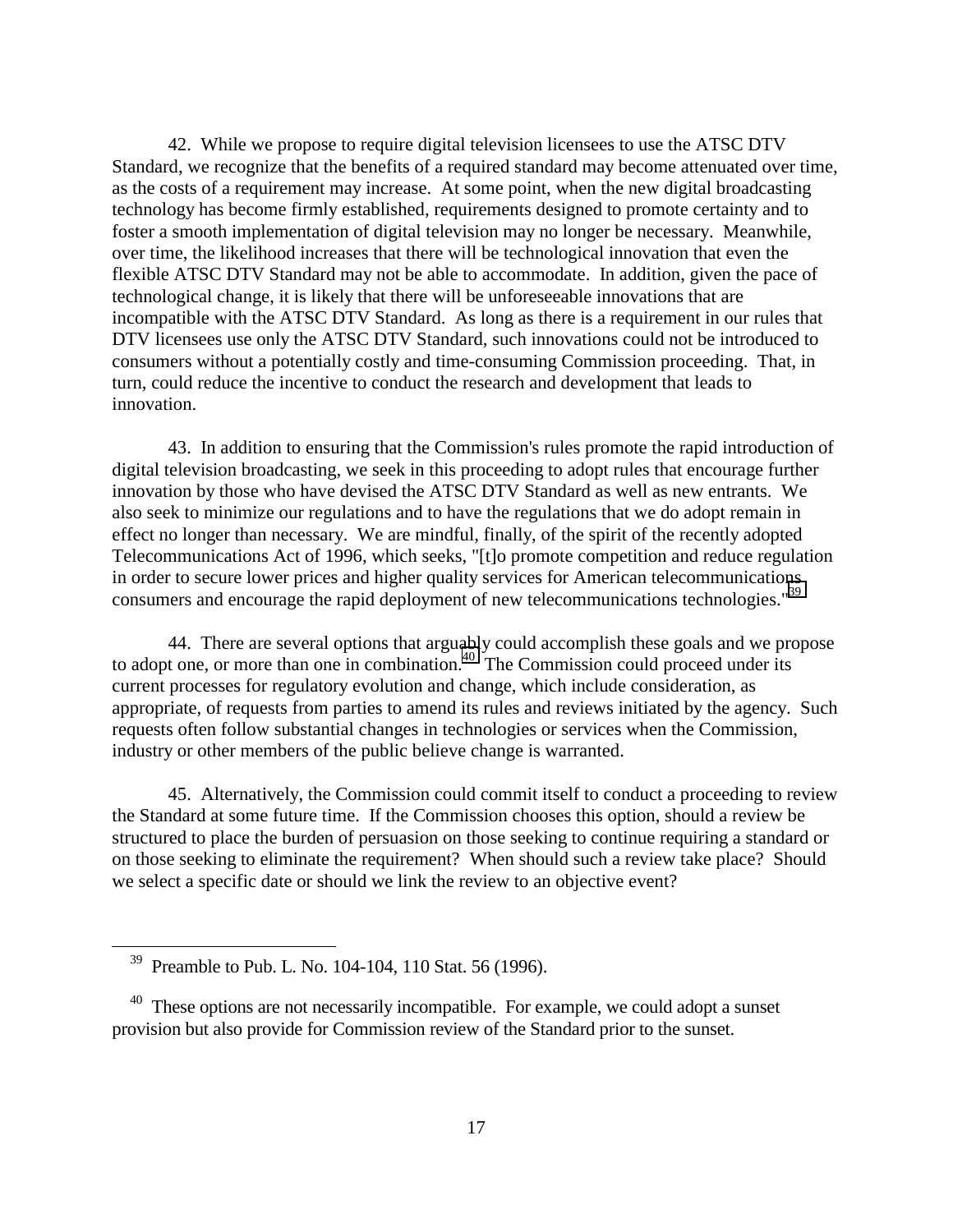46. Finally, the Commission could establish a period of time after which the ATSC DTV Standard no longer would be required or exclusive. At the conclusion of some meaningful period of time, digital licensees would be free to use any technology that does not interfere with users of the ATSC DTV Standard. If such a sunset provision were to be adopted, how should we determine when the mandatory aspects of our rules would expire?

47. Commenters are encouraged to comment on the foregoing and to propose other options. In so doing, they should provide a thorough explanation of the benefits and detriments of their options and an explanation of how their options serve the goals that we have outlined above.

48. Finally, we seek comment on alternative approaches to requiring a standard, including those the Commission has previously identified: (1) authorizing use of a standard and prohibiting interference to it, but not requiring the use of that standard; $41^{\circ}$  and (2) adopting a standard for allocation and assignment purposes only.<sup>42</sup> We also seek comment on requiring use of some layers of the ATSC DTV Standard (described more fully above) but making others optional. For example, would it be desirable to require digital licensees to use the RF/transmission layer of the ATSC DTV Standard, while leaving them free to choose coding and compression technologies different from those described in the ATSC DTV Standard?

49. Acceptability of the ATSC DTV Standard. The ATSC DTV Standard describes a remarkable system that is capable and flexible well beyond the expectations of a few short years ago. It is the product of the genius and persistence of its creators and is a tribute to their efforts. Although the ATSC DTV Standard has many supporters, it also has its critics. Segments of both the computer industry and the entertainment industry have leveled criticisms at the Standard. Some in the computer industry argue that the presence of interlaced scanning formats, the 60 Hz transmission rate, aspect ratios, colorimetry and non-square pixel spacing in the ATSC DTV Standard all merit further consideration.<sup>43</sup> Apple, for instance, asks that the ATSC DTV Standard be modified so that "ATV does not employ interlaced transmission; the refresh rate allows rates greater than 70 images/second; improved standards of data integrity are incorporated; and the data elements be displayed at equal distances, both horizontally and vertically ("square pixels")." In addition it requests that the aspect ratio be reconsidered.

50. Proponents of the ATSC DTV Standard respond that the Standard was developed for terrestrial broadcasting but has incorporated significant elements to enhance compatibility with

 $\overline{a}$ 

See Comments of Apple Computer, Inc., and Microsoft Corporation, in response to the Fourth Further Notice of Proposed Rule Making and Third Notice of Inquiry in MM Docket No. 87-268 ("Fourth Further Notice"), 10 FCC Rcd 10540 (1995).

 $41$  Second Inquiry, supra at 6535.

<sup>&</sup>lt;sup>42</sup> I<u>d</u>.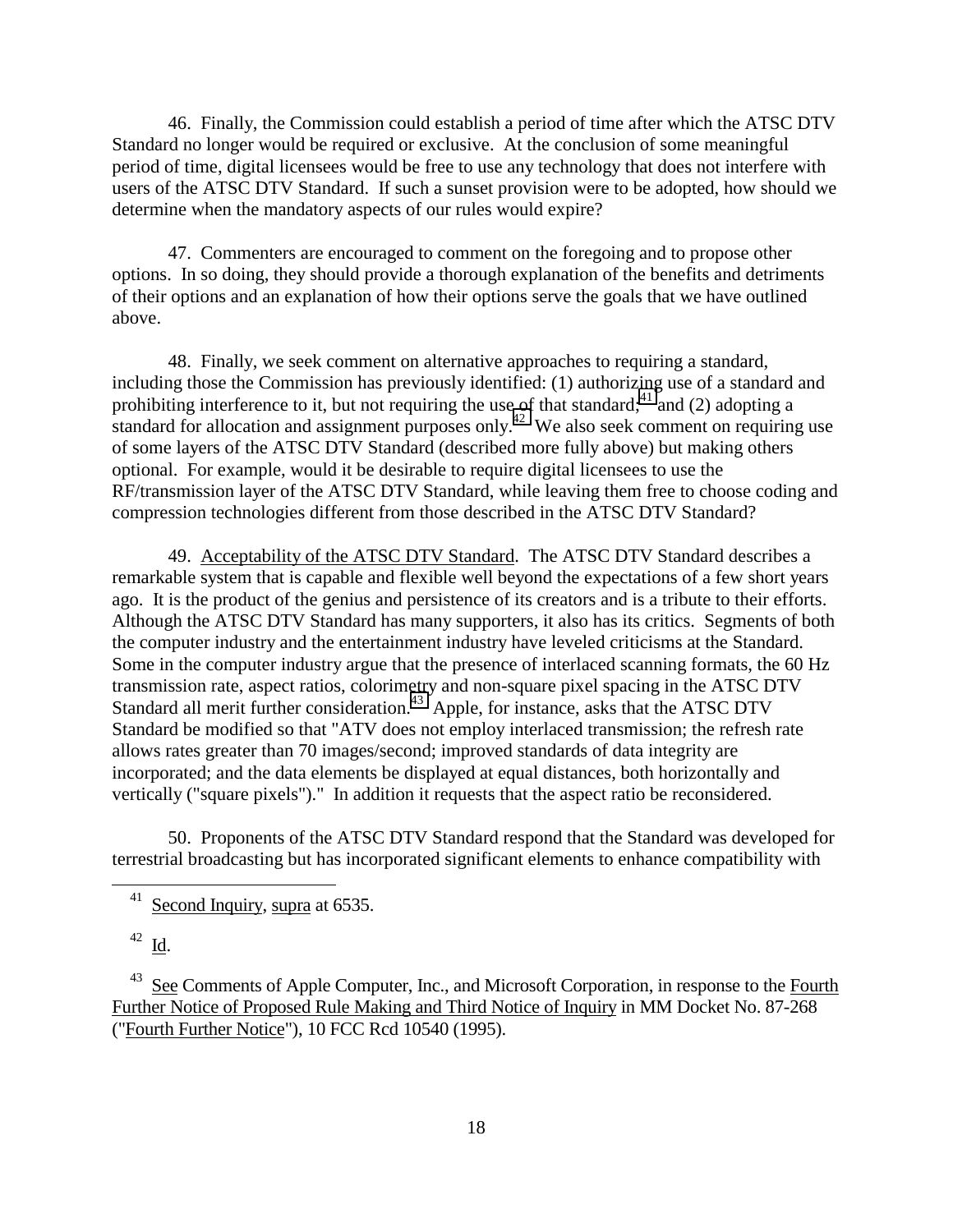computers.44 With respect to the issue of the presence of interlaced scanning in the proposed Standard, the Grand Alliance argues that, "...the Grand Alliance HDTV system emphasizes progressive scan -- five of the six HDTV formats are progressive scan, and the Advisory Committee believes that the lone interlaced format should be "migrated" to progressive as soon as improvements in digital compression and transmission technology make an over-1000 line, 60 Hz progressively scanned format achievable within a 6 MHz terrestrial channel."<sup>45</sup> Proponents assert that computer displays are also available with a wide variety of refresh rates, including 60 Hz, and assert that "[i]n computers, where there is no standard for display format or frame rate, it is the responsibility of software to determine the method of conversion between source and display frame rates."<sup>46</sup> Moreover, they indicate that receiver manufacturers are free to provide any display rate or rates that they desire.<sup>47</sup> Finally, proponents assert that problems with data integrity stem from bit error rates inherent in the broadcast environment, not from the system design.<sup>48</sup> They state that error free data transmission is not guaranteed by any transmission system, citing in particular telephone modems used extensively for computer communications.<sup>49</sup>

51. There also has been objection from cinematographers to the 16:9 aspect ratio contained in the ATSC DTV Standard. They are concerned that the proposed Standard may limit broadcasters' ability to display the full artistic quality of their work. The American Society of Cinematographers has expressed the belief that the 16:9 ratio would leave digital television unable "to properly display a large portion of the largest existing library of programming."<sup>50</sup> It suggests, instead, that HDTV be displayed in a 2:1 aspect ratio. That standard "would allow previous material to be faithfully displayed in its original aspect ratio with insignificant letterboxing" and is attractive to cinematographers for future feature and High Definition production.<sup>5</sup>

45 Reply Comments of the HDTV Grand Alliance, supra at 40.

46 Letter of Stanley Baron, President, SMPTE, 28 August 1995, at 4.

 $47$  Id. at 5. In this regard, the Grand Alliance asserts that transmission and display formats are not linked and need not be the same. Reply Comments of the HDTV Grand Alliance, supra at 40.

48 Misener Memo at 5.

<sup>50</sup> Statement of the American Society of Cinematographers on HDTV Aspect Ratio.

 $51 \underline{\text{Id}}$ .

<sup>&</sup>lt;sup>44</sup> Letter of Stanley Baron, President, Society of Motion Picture and Television Engineers ("SMPTE"), 28 August 1995, at 2, Memo of Paul Misener, ACATS, to Fiona Branton, ITI ("Misener Memo"), August 18, 1995, at 1-2. Reply Comments of the Digital HDTV Grand Alliance, in response to the Fourth Further Notice, at 38 and 40.

<sup>&</sup>lt;sup>49</sup> Misener Memo at 6.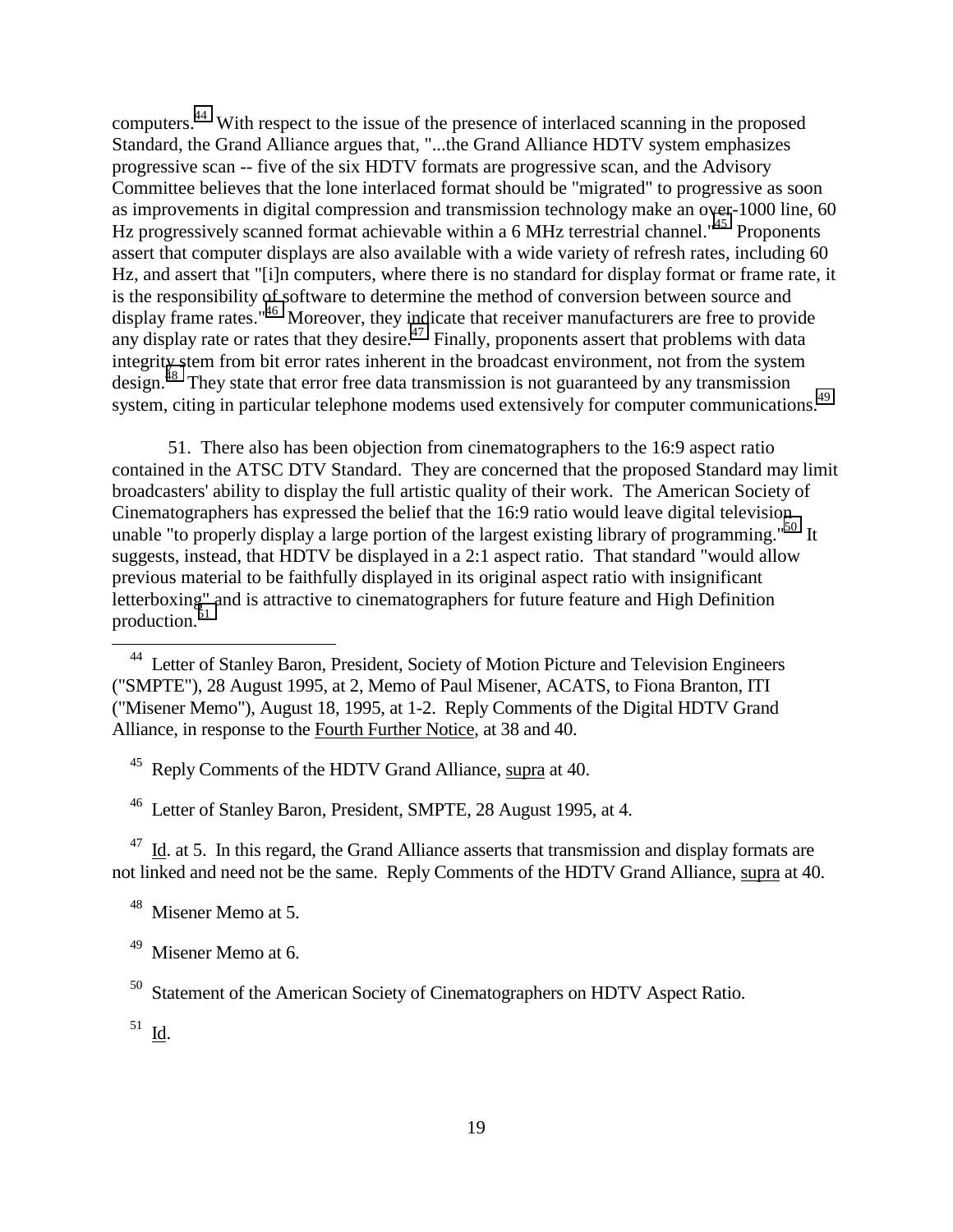52. In reply, the Society of Motion Picture and Television Engineers (SMPTE) states that the 16:9 aspect ratio was established by the SMPTE Working Group on High Definition Electronic Production in 1985 on the basis of studies of the requirement for both motion picture and television production. All meetings of the group, SMPTE notes, were open and well publicized.<sup>52</sup> Moreover, it states that the value of 16:9 for aspect ratio was decided upon only after long debate and that "due consideration was given to the then current practices both in North America and around the world."<sup>53</sup> That aspect ratio, it continues, has been adopted internationally in the International Telecommunications Union for HDTV and for EDTV in Europe and Japan.<sup>54</sup> SMPTE states that it has been demonstrated that there is no difficulty in accommodating program material or motion picture films of any reasonable aspect ratio within the 16:9 format either for production and post-production, distribution or display.<sup>55</sup> Material originally composed for a 2:1 aspect ratio, it continues, could be accommodated by leaving 11% of the vertical space unused.

53. Additionally, we note that low power television station ("LPTV") operators generally want to be included in the implementation of digital technology, and have suggested that, if LPTV is excluded, its continued viability would be jeopardized. LPTV commenters in the past rounds of the digital TV proceeding have focused their comments primarily on issues such as DTV eligibility, channel allotments and interference criteria, issues perceived to affect the continued existence of their stations rather than upon the ATSC DTV Standard itself. Nevertheless, the LPTV industry is concerned that any standards that could adversely affect their operations be thoroughly documented in this proceeding.<sup>56</sup>

54. We seek comment on these issues. However, note that the ATSC DTV Standard was arrived at only after years of thoughtful consideration and expert research and development in an open process in which all interests were able to participate. Accordingly, we believe that those opposing our mandate of the ATSC DTV Standard should have the burden of persuasion as to why that standard should not be adopted.

V. Protection from Interference.

 $53$  Id. at 2.

54 Id.

 $\overline{a}$ 

 $\frac{55}{10}$ . In this regard it notes that there is a broad range of aspect ratios that has been employed in modern times and that there is no single aspect ratio that is usable universally.

<sup>56</sup> See, <u>e.g.,</u> Comments of Abacus Television in response to the Fourth Further Notice, at 24-25.

<sup>&</sup>lt;sup>52</sup> Letter of Stanley Baron, President, Society of Motion Picture and Television Engineers, 18 August 1995, at 1-2.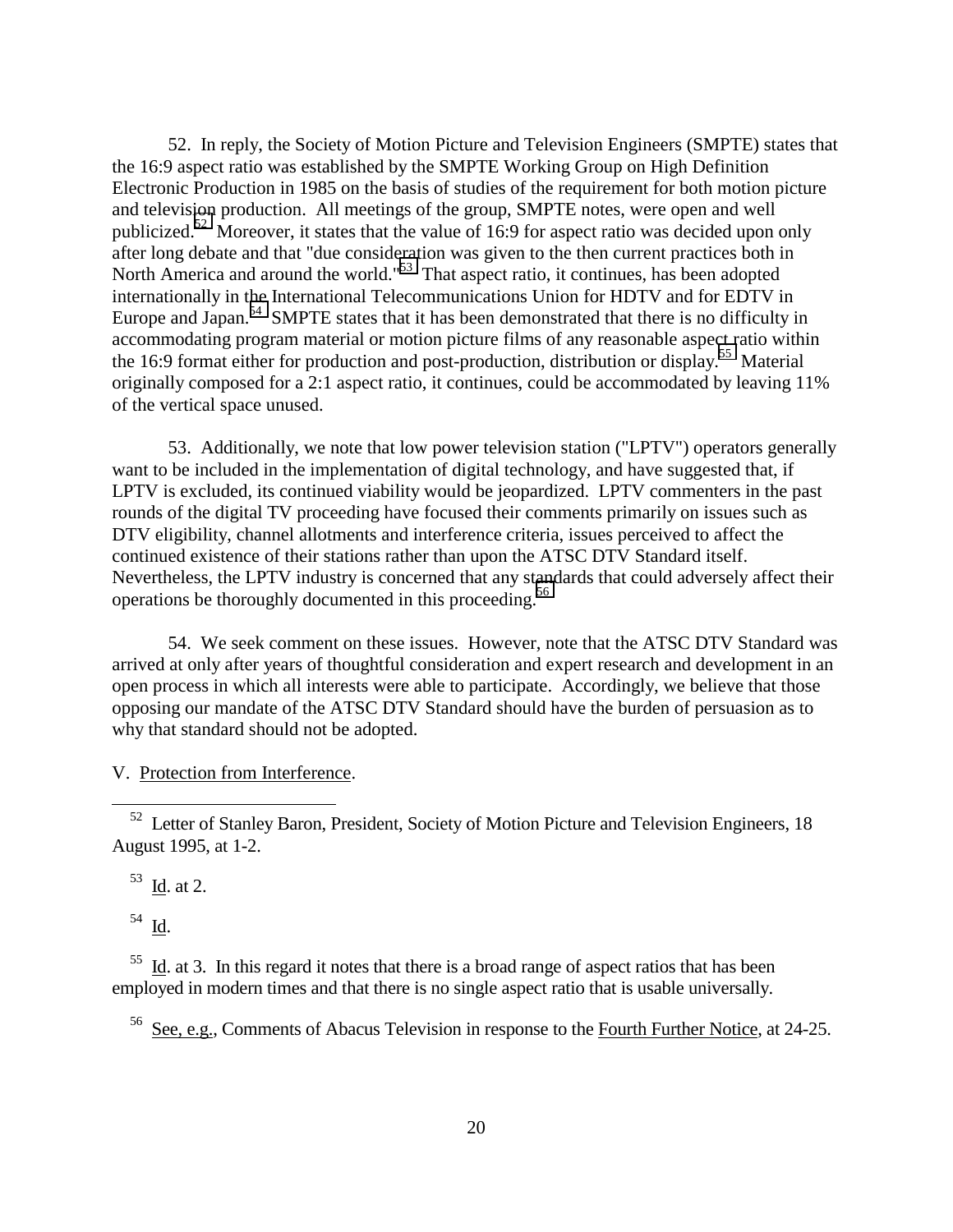55. Protection from interference is a fundamental Commission function that must be considered when introducing new technologies into spectrum allocations currently in use. In this situation, we are, in effect, considering sharing criteria to govern the technical interaction between the old and new technologies. Many of these criteria will be considered in the near future, when we propose an initial Table of DTV Allotments and technical criteria for amending that Table with additional DTV allotments in the future.<sup>57</sup> We expect that the DTV allotments and allotment criteria will be based on the ATSC DTV Standard and the performance of the DTV system it describes, as determined by the extensive ACATS measurement program. In addition to criteria we will propose then, there are some interference-related aspects of the ATSC DTV Standard that we shall explore now. In the following paragraphs, we solicit comment on limitations on stations using the ATSC DTV Standard that might be needed to avoid objectionable interference to reception of either existing NTSC service or the reception of other stations that use the ATSC DTV Standard.

56. Aside from the technical parameters that directly affect the development of a DTV allotment plan, several related considerations affect whether stations operating in accordance with the ATSC DTV Standard cause more interference than predicted based on the system performance measurements. First, we propose to adopt an emission mask, limiting the out-of-channel emissions from a DTV station transmitter, measured after any external filter that may be used and based on a measurement bandwidth of 500 kHz. We seek comment on the following emission mask: (A) at the channel edge, emissions attenuated no less than 35 dB below the average transmitted power; (B) more than 6 MHz from the channel edge, emissions attenuated no less than 60 dB below the average transmitted power; and (C) at any frequency between 0 and 6 MHz from the channel edge, emissions attenuated no less than the value determined using the following formula:

Attenuation in dB=  $35+[(\Delta f)^2/1.44]$ 

 $\overline{a}$ 

Where: ∆f= frequency difference in MHz from the edge of the channel

This proposal is derived from analysis of the ACATS test results for protection of adjacent channel stations. The attenuation level is based on an assumption that the average DTV power in a 6 MHz channel is 12 dB less than the NTSC station effective radiated power (ERP). This power difference provides approximately equal noise limited coverage for DTV and NTSC stations in the UHF frequency band. If DTV stations are permitted to operate in a co-located adjacent channel arrangement with average DTV power exceeding that assumed value (12 dB below the co-located NTSC station's ERP), greater attenuation of the out-of-band emissions may

 $57$  We anticipate that in making such a proposal, we also would seek comment on a permitted DTV power for each allotment, a definition of service area and interference desired-to-undesired ratios developed from the ACATS work and data.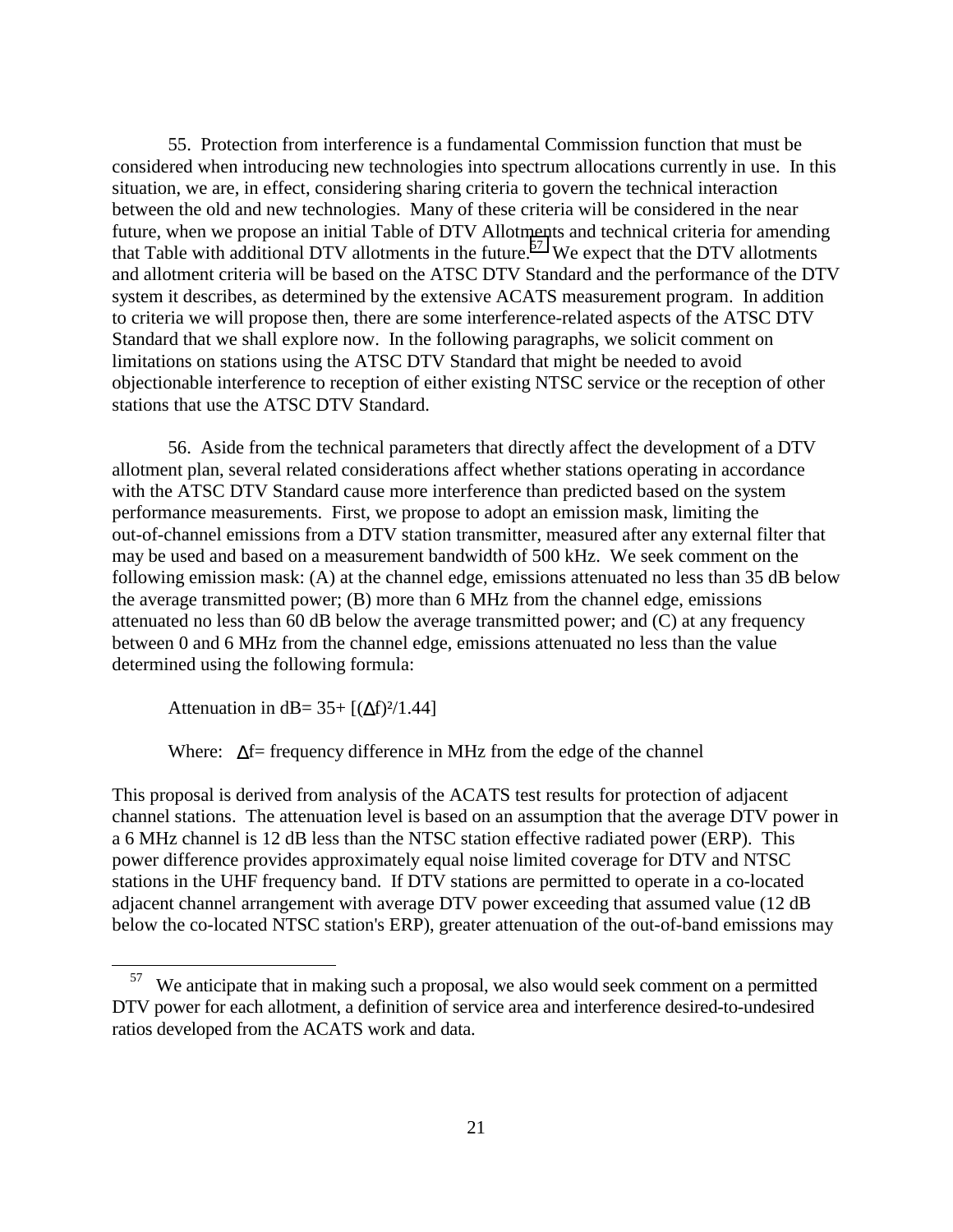# be required.<sup>58</sup>

 $\overline{a}$ 

57. Second, ACATS has reported interference from an upper-adjacent channel DTV signal to reception of an NTSC station that is related to the precise location of the DTV signal pilot carrier frequency.<sup>59</sup> To prevent interference to NTSC receivers from this source, we are proposing to require an ATSC DTV Standard station pilot frequency to be located 5.082138 MHz above the visual carrier of the lower adjacent channel NTSC station. The above stated frequency difference between the NTSC visual carrier and the DTV VSB pilot would need to be maintained within a tolerance of  $+/- 3$  Hz.<sup>60</sup>

58. Third, we propose to specify the maximum power for each DTV station as an average power across the occupied bandwidth, so an appropriate method or methods of determining operating power will be different from the established NTSC procedures, which determine the power transmitted during each synchronizing pulse (peak power). We propose that stations using the ATSC DTV Standard would be allowed to determine their average power using conventional RMS averaging power meters. While that would be the official method for determining compliance with the authorized power limits, we propose that such stations would be allowed to decide how they would remain in compliance with their power limits. We seek comment on all of the foregoing including whether the proposed limits on out-of-channel emissions, pilot carrier frequency tolerance and average power determination are appropriate and represent the minimum necessary requirements for controlling the interference potential of stations operating in conformance with the ATSC DTV standard. We also seek comment on whether the proposed limits are sufficient for this purpose, or if other parameters also need to be constrained.

58 In recent years, the Global Positioning System (GPS), which uses the frequency band at 1575.42 +/-10 MHz, has come into increased use. It is being considered as a replacement for Instrument Landing Systems for aircraft navigation during landings. We are aware of concern about interference that might be caused by insufficient suppression of spurious emissions from TV stations (including DTV and mainly focusing on UHF TV channels 23 and 66, because GPS operates at a harmonic frequency of these channels) and we seek comments.

59 ACATS Final Technical Report at 5.2.8. "With regard to upper adjacent-channel video interference ATV-into-NTSC, the tests found a 'color stripe' artifact in the NTSC video at all NTSC power levels. Analysis shows that it is caused by the ATV pilot carrier frequency 'beating' with the NTSC color subcarrier. Analysis also suggests that another 'luminance beat,' hidden during the testing by the color beat, would be present, caused by the ATV pilot carrier beating with the NTSC visual carrier. Finally, during these tests, some NTSC receivers showed loss of color and other picture artifacts. The analysis shows that use of precision carrier offset between the ATV pilot and the NTSC color subcarrier will eliminate visibility of both artifacts."

<sup>&</sup>lt;sup>60</sup> See Annex to ACATS Report, Record of Test Results for Digital HDTV Grand Alliance System, (October, 1995), at I-14-67.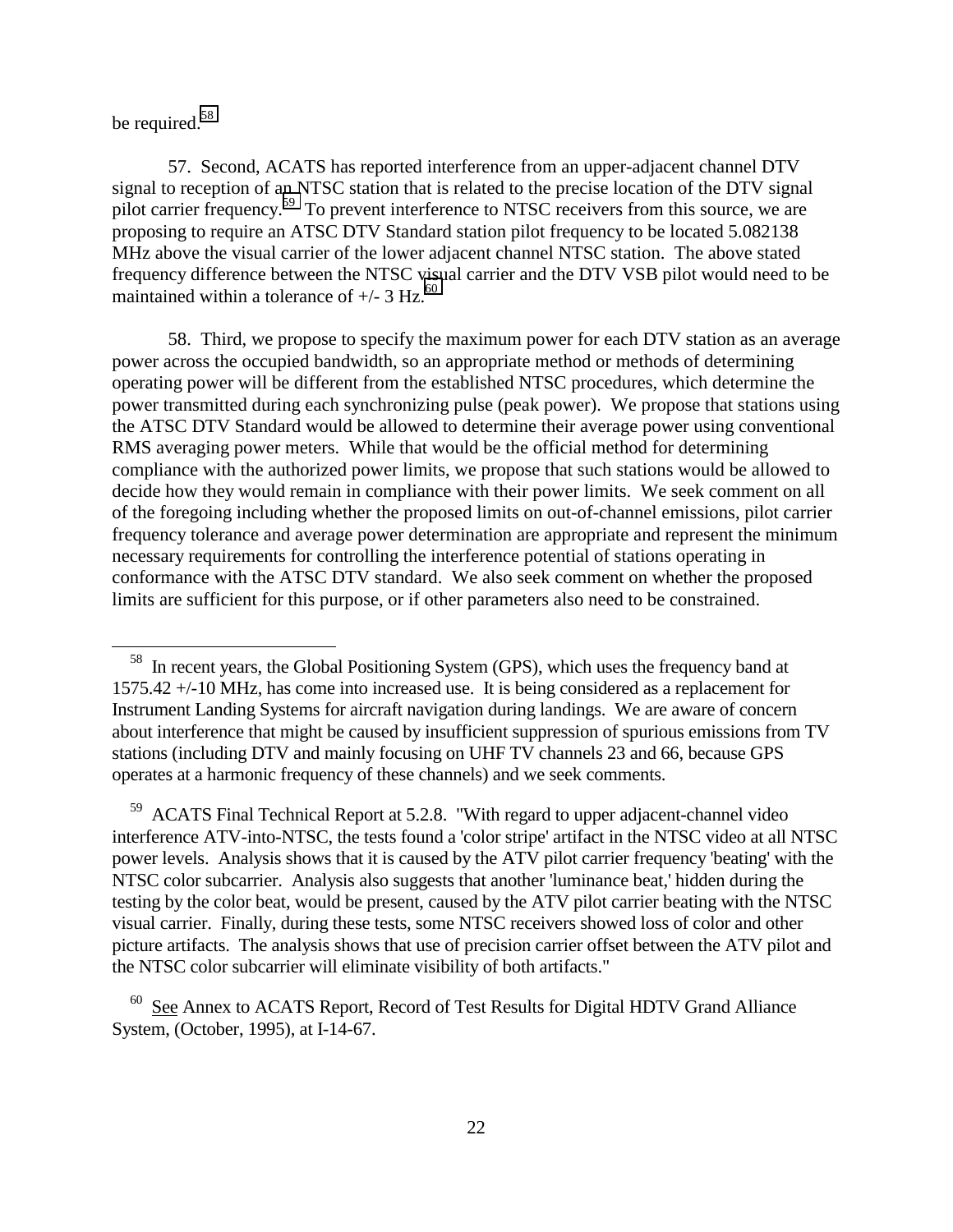59. In addition to rules restricting broadcast stations that relate to interference concerns, there are many rules that establish procedures or have been applied broadly to all broadcast stations. We propose to modify many of them to include DTV, or to adapt them and create new DTV rules, as appropriate so that eligible licensees might move quickly to introduce this new technology to consumers. A preliminary list of these technical and procedural rules is attached as Appendix A. We seek comment on whether they should be modified to include DTV, be changed to treat DTV differently than NTSC or other broadcast services are treated, or if they need not be applied to DTV. Commenters addressing this issue should provide specific recommendations, rule-by-rule, as to the modifications they advocate.

#### VI. Interoperability.

60. Cross-Industry Interoperability. Compatibility with other transmission forms and media applications has been an important issue throughout this proceeding. Since its inception, ACATS emphasized the need for DTV broadcasting technology to be interoperable with alternative media.<sup>61</sup> In addition, ACATS has recognized that interoperability takes on critical importance given the future needs for high resolution digital imagery and the development of a National Information Infrastructure. ACATS believes that the ATSC DTV Standard is suitably interoperable with other video delivery media and imaging systems, including cable television, direct broadcast satellite, and computer systems. A working party tasked to study interoperability developed recommendations that led to agreement on so-called "headers and descriptors." This method of data identification, combined with advanced data packetization techniques, acts as a kind of translator to tell all digital devices what type of data is being transmitted.

61. The working party and an "interoperability review panel" also adopted a list of eleven characteristics critical to interoperability based on the needs and desires exhibited by alternative media advocates.<sup>62</sup> ACATS believes the Grand Alliance video system adequately addresses all eleven factors. For example, compliance with the MPEG-2 standard was emphasized by the Technical Subgroup and adopted by the Grand Alliance to increase international compatibility and, more importantly, interoperability among a variety of digital devices. In addition, progressive scanning and square pixels were included because these attributes are preferable for some -- particularly computer -- applications. As noted earlier, some advocates feel that the ATSC DTV Standard should go further, especially with regard to the exclusive use of progressive scanning.<sup>63</sup>

62 ACATS Report, Appendix I.

 $\overline{a}$ 

 $^{63}$  See, Comments of Apple Computer, Inc. (in response to the Fourth Further Notice) at 4-7; see also Testimony of Joseph Tasker on behalf of the Computer Industry Coalition on Advanced Television Service at the Commission's December 12, 1995, en banc hearings on digital television.

 $61$  This description of the ACATS position on interoperability is largely derived from the ACATS Report at 15-16.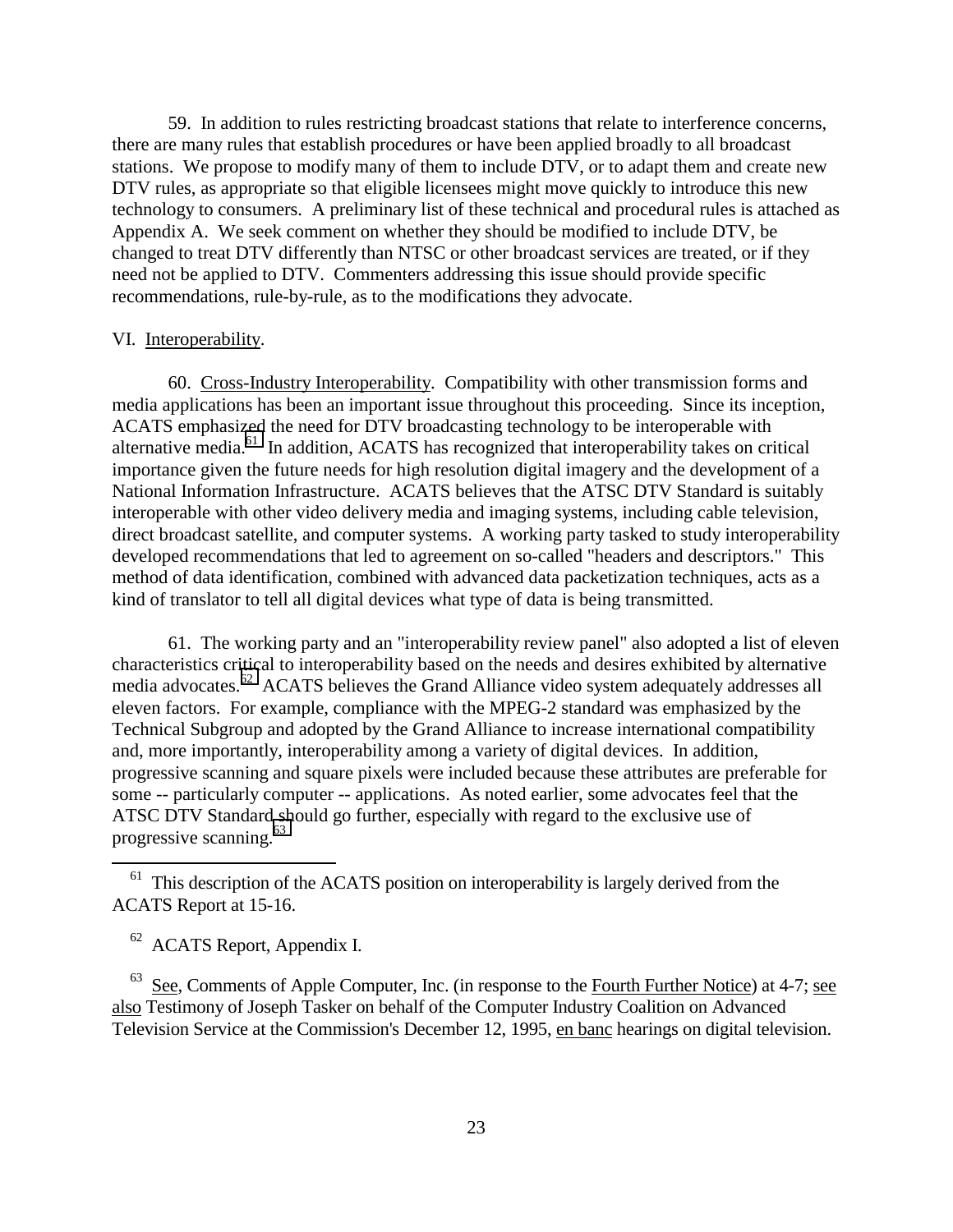62. In all, ACATS believes that the Grand Alliance plan strikes the best balance between various technical considerations and needs of different industries. It is a balance that has been endorsed by, among others, a subgroup of the Federal Government's Information Infrastructure Task Force, the 1994 NIST/ARPA Workshop on Advanced Digital Video, and the Information Technology Industry Council ("ITI").<sup>64</sup> We request comment on the level of interoperability between the ATSC DTV Standard and alternative media and on the ACATS Report's conclusion that it is adequate. Are there any critical interoperability problems that remain? What additional actions, if any, might the Commission take to facilitate interoperability? We ask that in commenting on this issue, commenters provide specific technical or economic analyses upon which we can make our decision.

63. With digital technologies, differences in transmission methods could develop between broadcast and alternative media if an appropriate variant of the ATSC DTV Standard is not required for alternative media. There is no guarantee that alternative media will choose the ATSC DTV Standard. Alternative media may choose different technologies to take advantage of differences in bandwidth or in the conditions encountered in the transmission path. In addition, some companies may wish to make use of proprietary systems that are not compatible with other companies or alternative media. In our Second Inquiry, we expressed "our tentative view that ATV compatibility among alternative media also may develop in an appropriate manner without government involvement."<sup>65</sup> While we recognized that there may be benefits to compatibility, we added that "we do not intend to retard the introduction of ATV on non-broadcast media, nor do we intend at this point to require compatibility among the various media or set specific signal or equipment standards for this purpose.<sup>"66</sup> We seek comment on whether this view remains correct.

64. In the Cable Television Consumer Protection and Competition Act of 1992 (1992 Cable Act), Congress expressed concern about compatibility between consumer electronics equipment and cable systems.<sup>67</sup> We are aware of concern within the broadcast industry that, for

 $^{66}$  <u>Id</u>.

64 ACATS Report at 16. See also Information Technology Industry Council, "Position Statement on Standards for Advanced Television," October 31, 1995, at 1-2. We note that subsequently ITI stated that the ATSC DTV Standard "will be an important part of a diverse and flexible NII" and "urges the Commission to promptly adopt and implement" it, but without the interlace options, stating that it believes "a truly interoperable ATV system will require the exclusive use of progressive scan." See Comments of the Industry Information Technology Industry Council filed in response to the Fourth Further Notice, at 2-3.

<sup>&</sup>lt;sup>65</sup> Second Inquiry, supra at 6537.

67 See Cable Television Consumer Protection and Competition Act of 1992, Pub. L. No. 102- 385, 106 Stat. 1460, (1992). Section 17 of the 1992 Cable Act added a new Section 624A to the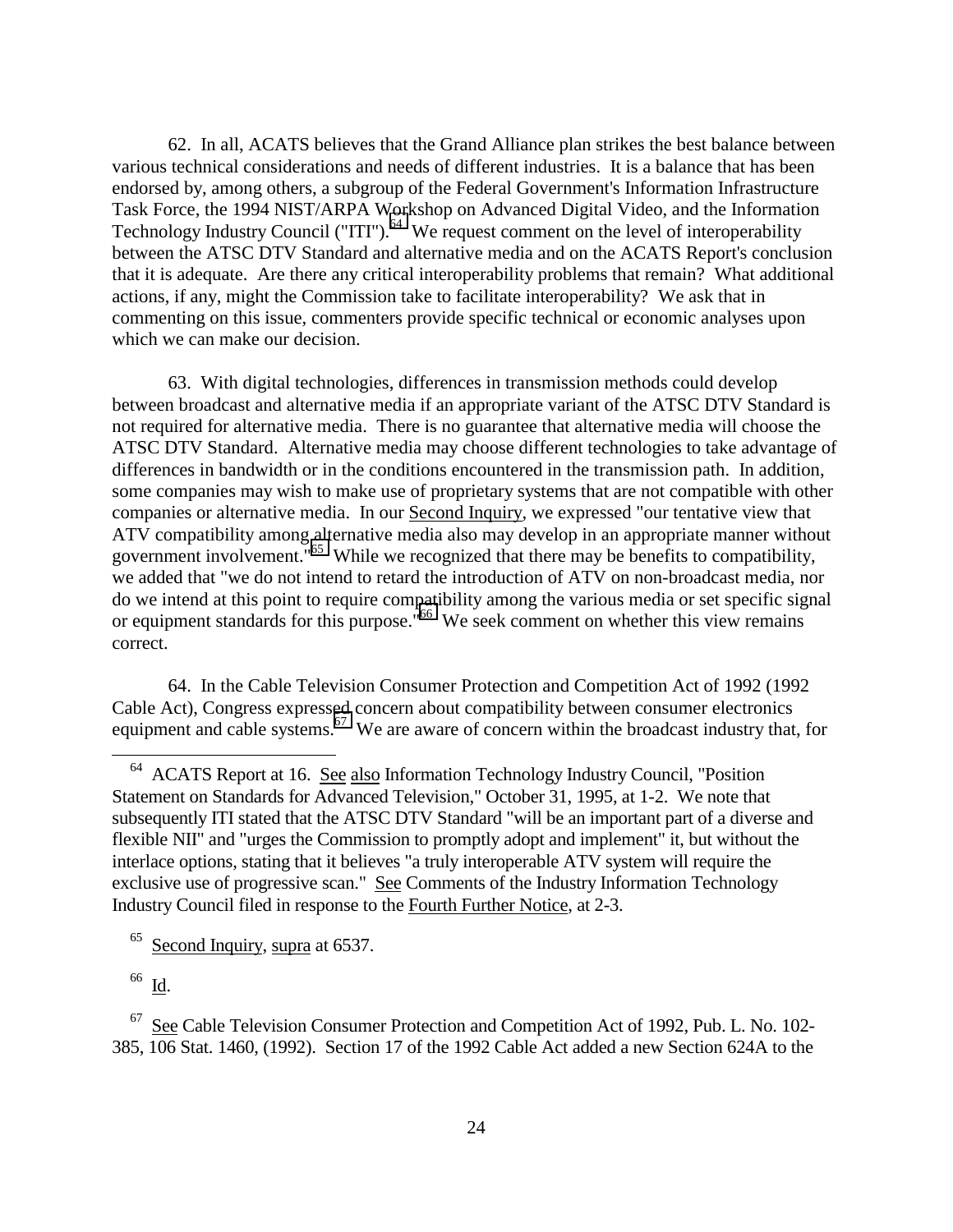example, cable systems may voluntarily adopt QAM modulation in lieu of VSB modulation specified in the ATSC DTV Standard. Some cable system operators suggest deploying a DTV system that does not use B-frames. B-frames necessarily call for more memory to be installed in the receiver or set-top converter, slightly raising costs. While essential for providing the highest quality compressed video, there is a debate within the cable industry as to the need for B-frames when the service provider seeks to reduce costs at the receiver (or set-top convertor) to a minimum. This economy may come at the expense of video quality or compatibility with a broadcast stream which complies with the ATSC DTV Standard. While we understand that such technical distinctions between broadcast and cable may at some extreme cause consumer harm, we also recognize that it is in the economic interests of the providers to ensure consumers have access to the most desirable programming. Today, nearly 60 percent of cable viewing hours are spent watching broadcast programming, much of which is provided under retransmission consent agreements.<sup>68</sup> In light of these concerns, we seek comment on whether the public interest would be served by Commission involvement to assure compatibility between digital broadcast standards and digital cable standards. Similarly, there would appear to be advantages and disadvantages to Commission involvement to assure compatibility between other existing and potential competing video delivery methods, including DBS, MMDS, Instructional Television Fixed Service ("ITFS") and open video systems. We seek comment on the considerations that apply in these different environments.

### VII. Other Issues.

 $\overline{a}$ 

65. Receiver Standards and Related Features. In the Fourth Further Notice, we stated that it was our understanding that companies were working on receiver designs that would display HDTV signals as lower resolution pictures, sometimes called "standard definition" or SDTV, and that such a conversion would result in relatively inexpensive digital television receivers or converter boxes for NTSC receivers, as compared to projected HDTV receiver costs.<sup>69</sup> Accordingly, we solicited comment on whether DTV receivers should be required to have the ability to receive both SDTV and HDTV transmissions, whether we should regulate how such signals should be displayed and whether permitting the manufacture only of "all format" receivers capable of displaying NTSC, SDTV and HDTV signals would be consistent with the All-Channel Receiver Act or otherwise in the public interest.<sup>70</sup>

Communications Act of 1934, which has been implemented by First Report and Order in ET Docket No. 93-7, 9 FCC Rcd 1981 (1994). Section 301 of the Telecom Act, in turn, has modified Section 624A.

 $68$  In the 1993/1994 television season, almost 60 percent of all television viewing in cable TV homes was of broadcast television stations. NCTA, Cable Television Developments, Fall 1995, at 5.

Fourth Further Notice, supra at 10552.

70 Id. at 10552.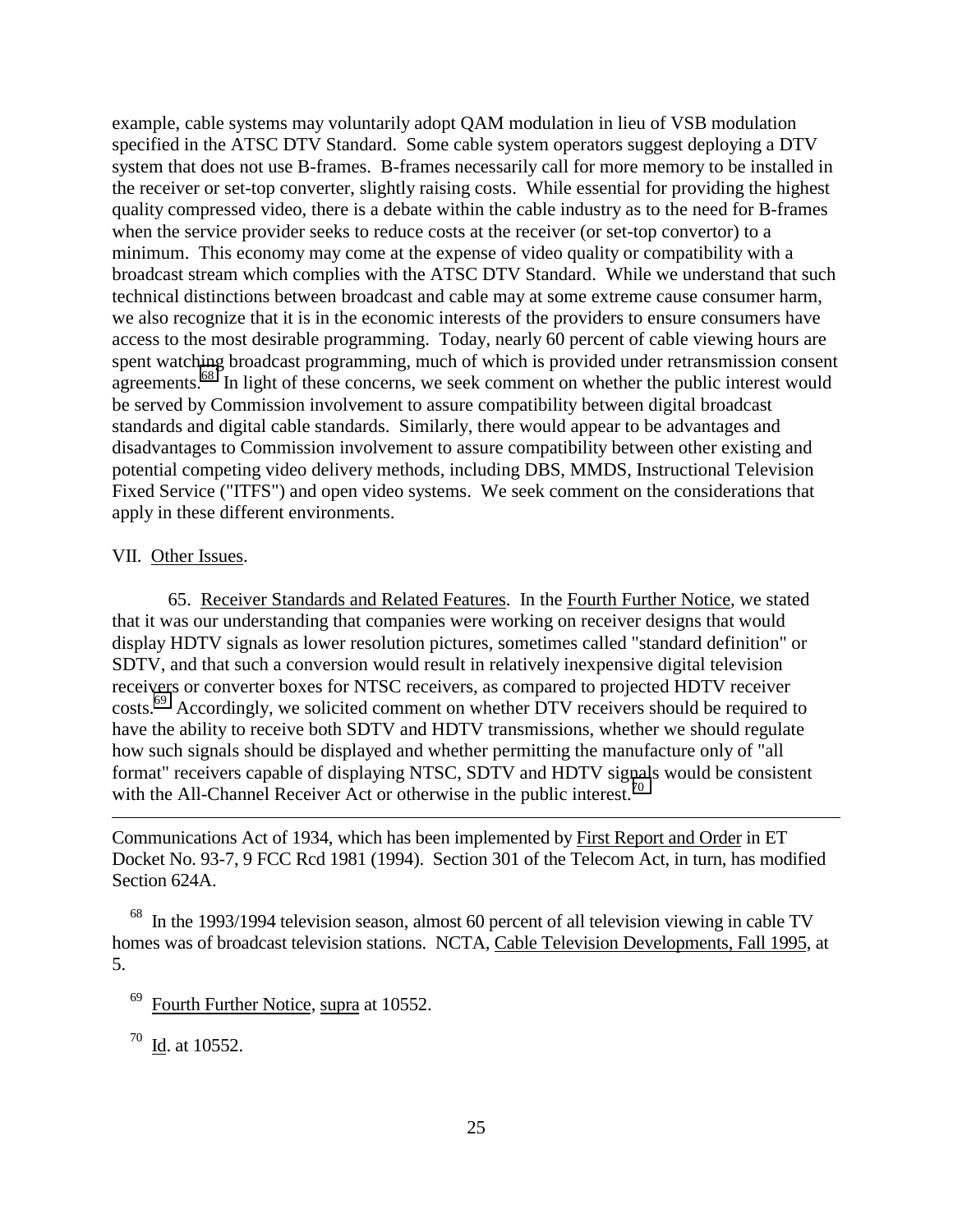66. Now, however, we have the ATSC DTV Standard before us. In Annex E, it indicates that our current TV rules should be appropriate for the digital TV service with respect to tuner performance, direct pickup and closed captioning.<sup>71</sup> It notes that a 10 dB "noise figure" was used for spectrum planning purposes and it expects that value to be appropriate. Additionally, the ATSC DTV Standard indicates that any decoder interface standards we adopt for NTSC "cableready" receivers in ET Docket No. 93-7 will almost certainly provide a basis for rules concerning this aspect of digital TV receivers.<sup>72</sup> In its Final Report, the Technical Subgroup of ACATS recommended that the Commission require that receivers (and set-top boxes designed to receive ATV broadcasts for display on NTSC sets) be able to receive adequately all DTV formats.<sup>73</sup> In response to the Fourth Further Notice, some commenters expressed concerned that such a requirement might have a large effect on either reception quality or receiver costs.<sup>74</sup> We request comment on the importance of this requirement for compatibility between receivers and broadcast signals. What level of reception performance should be considered adequate? Given our proposal that licensees must use the ATSC DTV Standard, is such a requirement necessary? We seek comment on necessary adjustments to the existing TV receiver rules so that they cover digital TV receivers and also invite commenters who believe that the recommendation of the ATSC DTV Standard has led them to change their views with regard to receiver standards to supply further comment on this issue.

67. Licensing Technology. Low-cost licensing of DTV technology will increase the supply and lower the cost of DTV equipment by lowering barriers to entry for competing manufacturers. This practice could contribute to an expeditious and orderly implementation of digital broadcast television. We have previously stated that in order for DTV implementation to be fully realized, the patents on a DTV standard would have to be licensed to other manufacturing companies on reasonable and nondiscriminatory terms.<sup>75</sup> In response, the

<sup>71</sup> ATSC DTV Standard at 61-64. Note that it describes "appropriate" as meaning that the existing rules for NTSC which are referenced contain most elements of future rules for digital television and, further, the rules may be expanded to cover digital television.

 $72$  First Report and Order in ET Docket No. 93-7, supra. Although the Commission adopted requirements for television receivers to be marketed as "cable-ready," an open issue in that proceeding is a standard for a decoder interface.

73 ACATS Report at 20.

 $\overline{a}$ 

 $74$  See, e.g., Comments of the Electronic Industries Association and the Advanced Television Committee at 16. See also Comments of Zenith Electronics Corporation at 4.

<sup>75</sup> Notice of Proposed Rule Making in MM Docket No. 87-268, 6 FCC Rcd 7024, 7035 (1991); Second Report and Order/Further Notice of Proposed Rule Making in MM Docket No. 87-268, 7 FCC Rcd 3340, 3358 (1992); Memorandum Opinion and Order/Third Report and Order/Third Further Notice of Proposed Rule Making in MM Docket 87-268, 7 FCC Rcd 6924, 6982 (1992).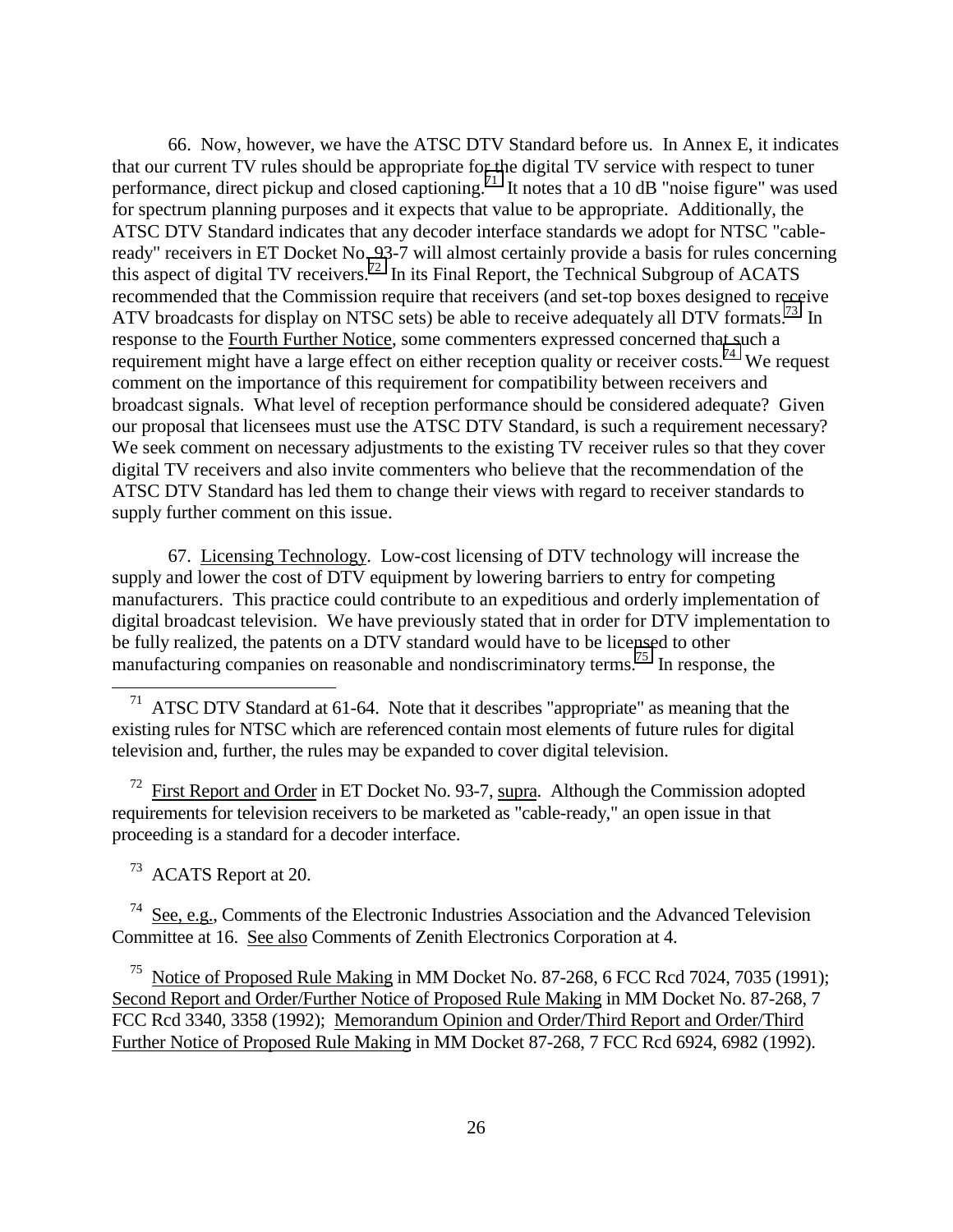Advisory Committee's testing procedures have required proponents of any DTV system to follow American National Standards Institute patent policies which require assurance that: (1) a license will be made available without compensation to applicants desiring to utilize the license for the purpose of implementing the standard; or (2) a license will be made available to applicants under reasonable terms and conditions that are demonstrably free of any unfair discrimination.<sup>76</sup> While we believe that adherence to the patent policies of the American National Standards Institute will enhance competition and protect consumers, we seek comment on whether we should require more detailed information on the specific terms, if any, for patenting and licensing the ATSC DTV Standard. We note that the patent policies of the American National Standards Institute do not cover pending patents. How will pending patents be licensed? Are there any intellectual property, patenting, or licensing concerns we are not aware of which need further consideration?

68. International Trade. It is clear that the introduction of digital terrestrial broadcasting is not limited to the United States. Indeed, it is a global phenomenon. We believe that the ATSC DTV Standard is an excellent digital television transmission system, and, as stated earlier, there are no competing systems on the horizon. Nevertheless, we recognize that other countries may choose other systems that they feel more appropriately meet their needs, expectations or national priorities. Their systems may well be incompatible with the ATSC DTV Standard. Would our proposal here serve to enhance competitiveness of a U.S. system worldwide and what are the benefits associated with such a result? Additionally, the use of incompatible standards might erect barriers for U.S.-produced films and television programs by making them more difficult for foreign purchasers to buy or display. Will a requirement to use the ATSC DTV Standard as the sole authorized system exacerbate or enhance the opportunities of US based content providers, equipment manufacturers or other parties? In response to such concerns the Advisory Committee included compatibility with relevant international standards, or commitments to this objective, in the list of characteristics critical to interoperability. Subsequently, as noted above, to increase international compatibility, the Grand Alliance adopted the MPEG-2 video stream syntax for encoding of video and the MPEG-2 transport stream syntax for the packetization and multiplexing of video, audio and data signals. Should we pursue additional measures to facilitate international compatibility?

69. Captioning. Section 305 of the Telecommunications Act of  $1996^{77}$  requires the Commission, within 18 months after the date of enactment of the Telecom Act, to prescribe regulations to assure that video programming is fully accessible through the provision of closed captions. The issue of captioning and video descriptions is currently being examined by the Commission in MM Docket No.  $95-176^{78}$  In that proceeding, we specifically asked a number of

76 Advisory Committee ATV Test Procedures Test Management Plan at § 2.1.

77 Pub. L. No. 104-104, 110 Stat. 56 (1996).

78 Notice of Inquiry (MM Docket No. 95-176), FCC 95-484 (Adopted December 1, 1995).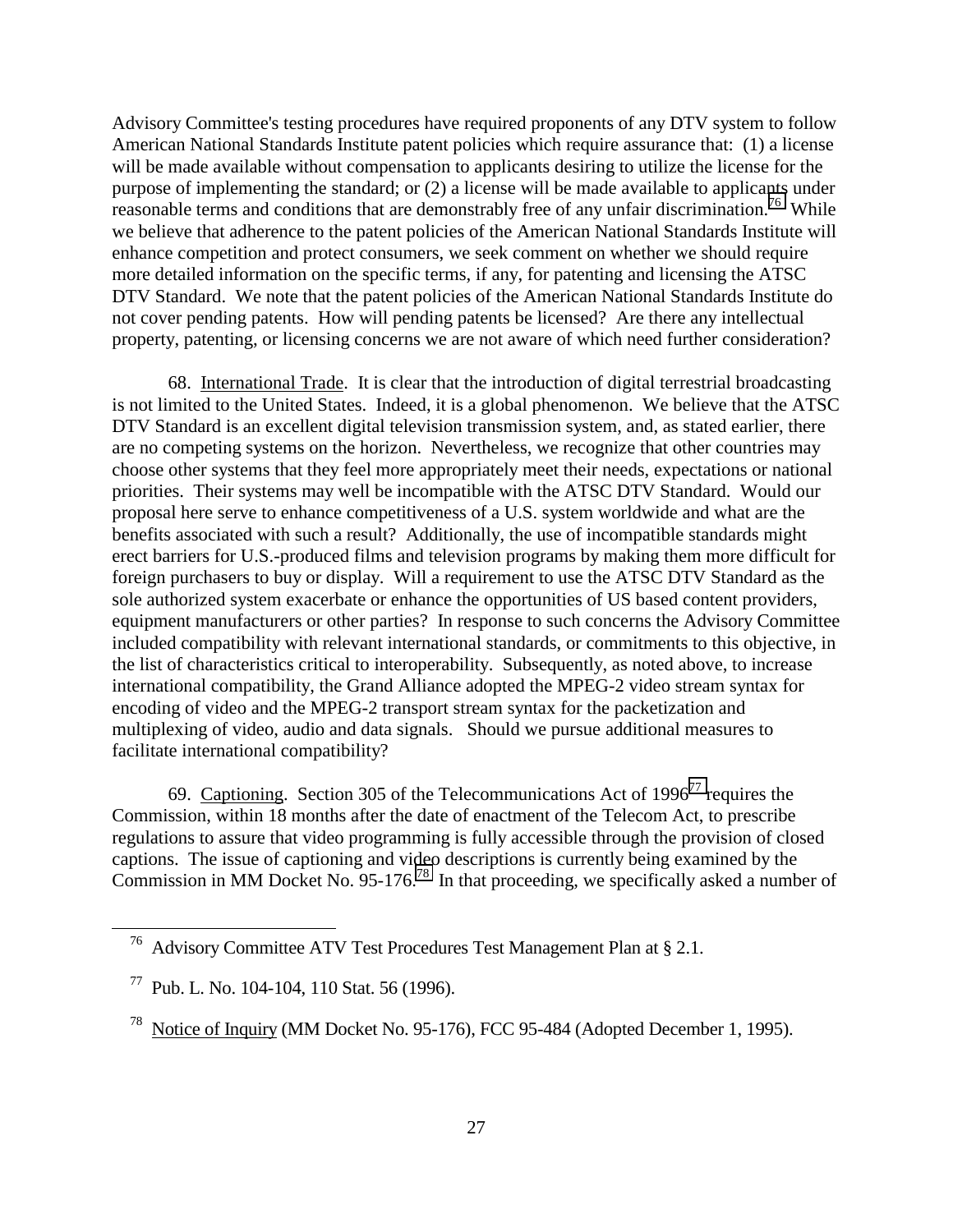questions concerning DTV and captioning.<sup>79</sup>

70. The ATSC DTV Standard reserves a fixed 9600 bits-per-second data rate for closed captioning.80 We understand that EIA's R4.3 Subcommittee on TV Data Systems is considering a standard to define the syntax for the data, as well as the issue of how to include closed captioning information for multichannel SDTV transmissions. Any further comments parties may have concerning the ability of DTV to include captioning and how the Commission should implement captioning requirements for DTV in the event it does not adopt a mandatory DTV standard may be filed in response to this Further Notice.

#### VIII. Conclusion.

71. With this Fifth Further Notice, we explore a number of issues concerning the introduction of the ATSC DTV Standard for digital television broadcasting. We applaud ACATS and the Grand Alliance, as well as the other organizations and individuals listed in the ACATS Report, for their tireless efforts in arriving at and agreeing on a DTV standard. We solicit comments on our proposal described herein. We ask commenters to provide us their detailed and well-supported comments upon our proposal, as well as the other issues raised in this Notice, so that we may have a complete and current record upon which to base our final conclusions and bring the benefits of digital broadcast technology to the American people.

### ADMINISTRATIVE MATTERS

72. Pursuant to applicable procedures set forth in Sections 1.415 and 1.419 of the Commission's Rules, 47 C.F.R. Sections 1.415 and 1.419, interested parties may file comments on or before July 11, 1996, and reply comments on or before August 12, 1996. To file formally in this proceeding, you must file an original plus six copies of all comments, reply comments, and supporting comments. If you want each Commissioner to receive a personal copy of your comments, you must file an original plus eleven copies. You should send comments and reply comments to Office of the Secretary, Federal Communications Commission, 1919 M Street, N.W., Washington, D.C. 20554. Comments and reply comments will be available for public inspection during regular business hours in the FCC Reference Center (Room 239), 1919 M Street, N.W., Washington, D.C. 20554.

73. This is a non-restricted notice and comment rulemaking proceeding. Ex parte presentations are permitted, except during the Sunshine Agenda period, provided they are disclosed as provided in the Commission Rules. See generally 47 C.F.R. Sections 1.1202, 1.1203, and 1.1206(a).

 $^{79}$  <u>Id</u>. at para. 17.

80 ATSC DTV Standard at 26.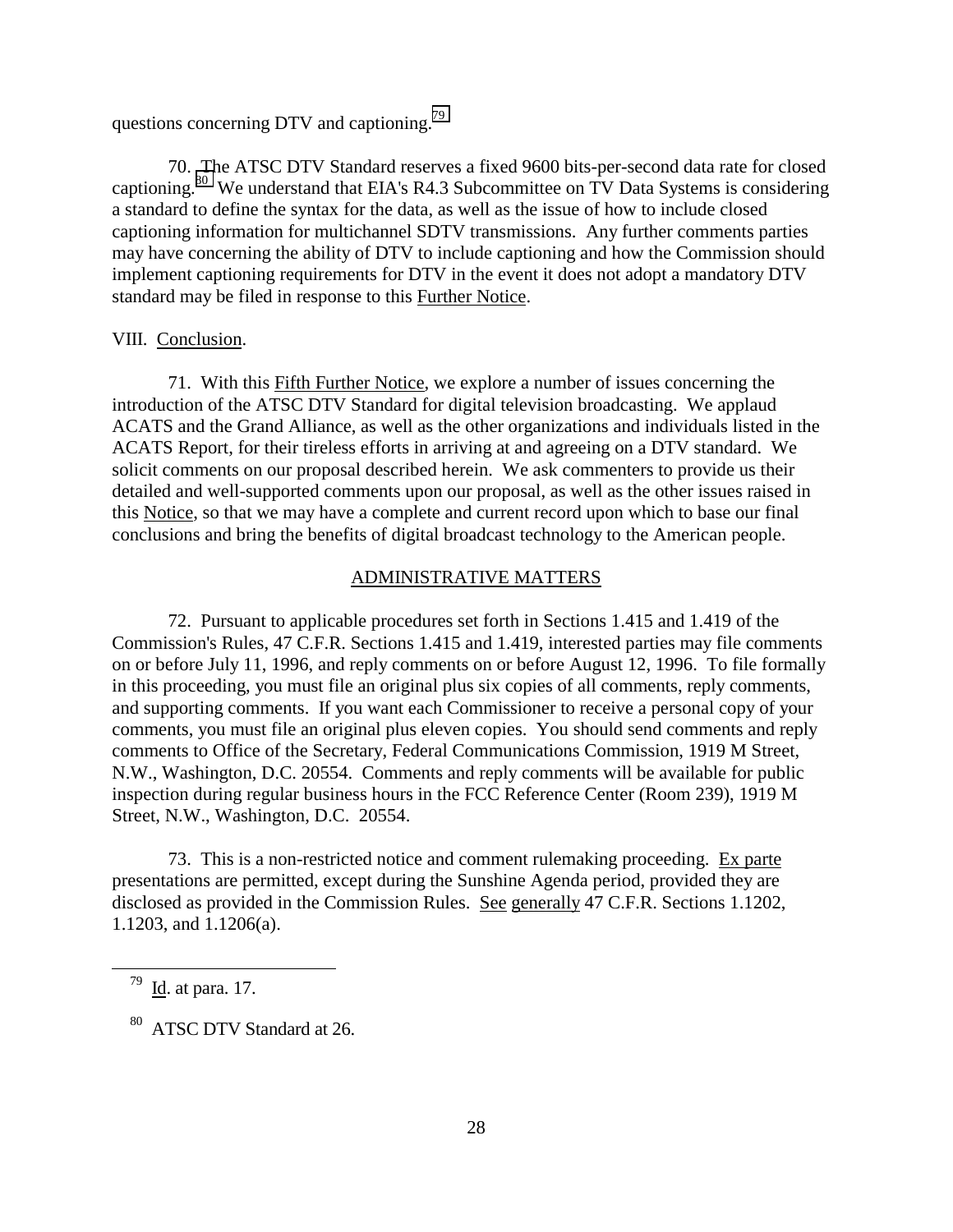### INITIAL REGULATORY FLEXIBILITY ACT STATEMENT

### I. Reason for Action

The Commission seeks comment on a variety of issues concerning whether to adopt a technical standard for digital television and, if so, whether that standard should be the one reported to the Commission by the Advisory Committee on Advanced Television Systems.

#### II. Objectives of the Action

The Fifth Further Notice of Proposed Rule Making solicits comment on a variety of issues, in order to establish an accurate, comprehensive, reliable record on which to base the Commission's ultimate decisions in this proceeding. The record established from comments filed in response to this decision, as well as other Commission decisions, and the combined efforts of the Commission, the affected industries, the Advisory Committee on Advanced Television Service, and the DTV testing process, will lead to implementation of DTV in the most harmonious fashion and to selection of the most desirable DTV system.

## III. Legal Basis

Authority for this action may be found at 47 U.S.C. §§154 and 303.

IV. Reporting, recordkeeping and other compliance requirements

Such requirements are not proposed in this phase of the proceeding, but may be raised and comment sought in future decisions in this proceeding.

V. Federal rules which overlap, duplicate or conflict with these rules.

There are no rules which would overlap, duplicate, or conflict with these rules.

VI. Description, potential impact and number of small entities involved.

There are approximately 1,546 UHF and VHF, commercial and educational television stations, 2,587 UHF translator stations, 2,275 VHF translator stations, and 1,825 UHF and VHF low power television stations which would be affected by decisions reached in this proceeding. The impact of actions taken in this proceeding on small entities would ultimately depend on the final decisions taken by the Commission. However, the Commission, in taking future action will continue to balance the need to provide the public with affordable, flexible, accessible digital broadcast television service with the economic and administrative interests of the affected industries.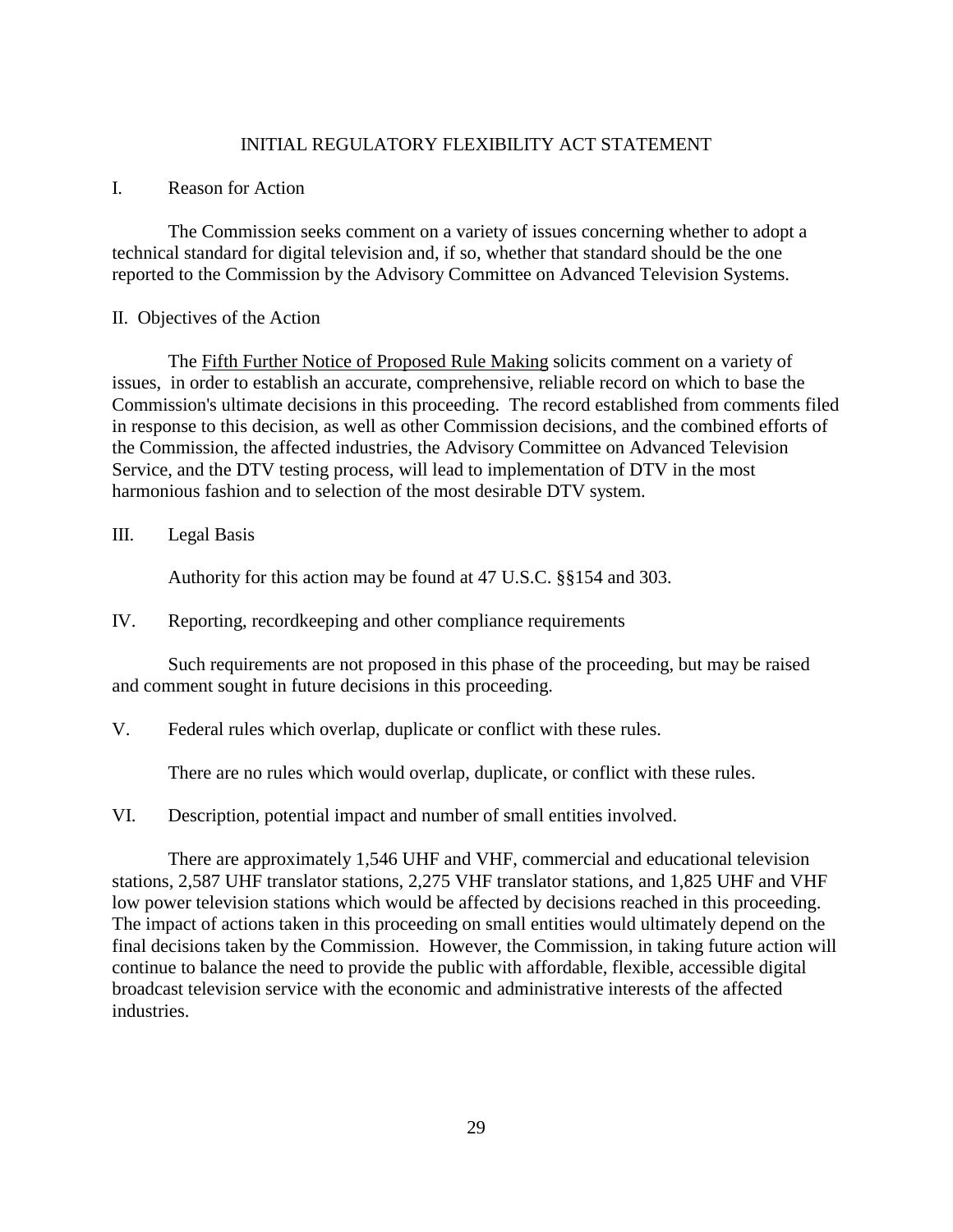VII. Any significant alternatives minimizing the impact on small entities consistent with stated objectives.

This Fifth Further Notice of Proposed Rule Making is intended to examine the issue of what, if any, transmission standard for digital television should be adopted by the Commission. In so doing, we are soliciting comments and suggestions that hopefully will represent the views of all of the industries concerned, and thus the Commission will be better able to minimize whatever negative impact might face small entities as a result of our decisions.

# Ordering Clause

74. Accordingly, IT IS ORDERED that pursuant to the authority contained in Sections 4 and 303 of the Communications Act of 1934, as amended, 47 U.S.C. Sections 154 and 303, this Fifth Further Notice of Proposed Rule Making IS ADOPTED.

75. Additional Information: For additional information regarding this proceeding, contact Saul Shapiro (202-418-2600) or Roger Holberg (202-418-2134), Mass Media Bureau.

76. As required by Section 603 of the Regulatory Flexibility Act, the Commission has prepared an Initial Regulatory Flexibility Analysis (IRFA) of the expected impact on small entities of the proposals suggested in this document. The IRFA is set forth above. Written public comments are requested on the IRFA. These comments must be filed in accordance with the same filing deadlines as comments on the rest of the Notice, but they must have a separate and distinct heading designating them as responses to the Initial Regulatory Flexibility Analysis. The Secretary shall send a copy of this Fifth Further Notice of Proposed Rule Making, including the Initial Regulatory Flexibility Analysis, to the Chief Counsel for Advocacy of the Small Business Administration in accordance with paragraph 603(a) of the Regulatory Flexibility Act. Pub. L. No. 96-354, 94 Stat. 1164, 5 U.S.C. Section 601 et seq. (1981).

## FEDERAL COMMUNICATIONS COMMISSION

William F. Caton Acting Secretary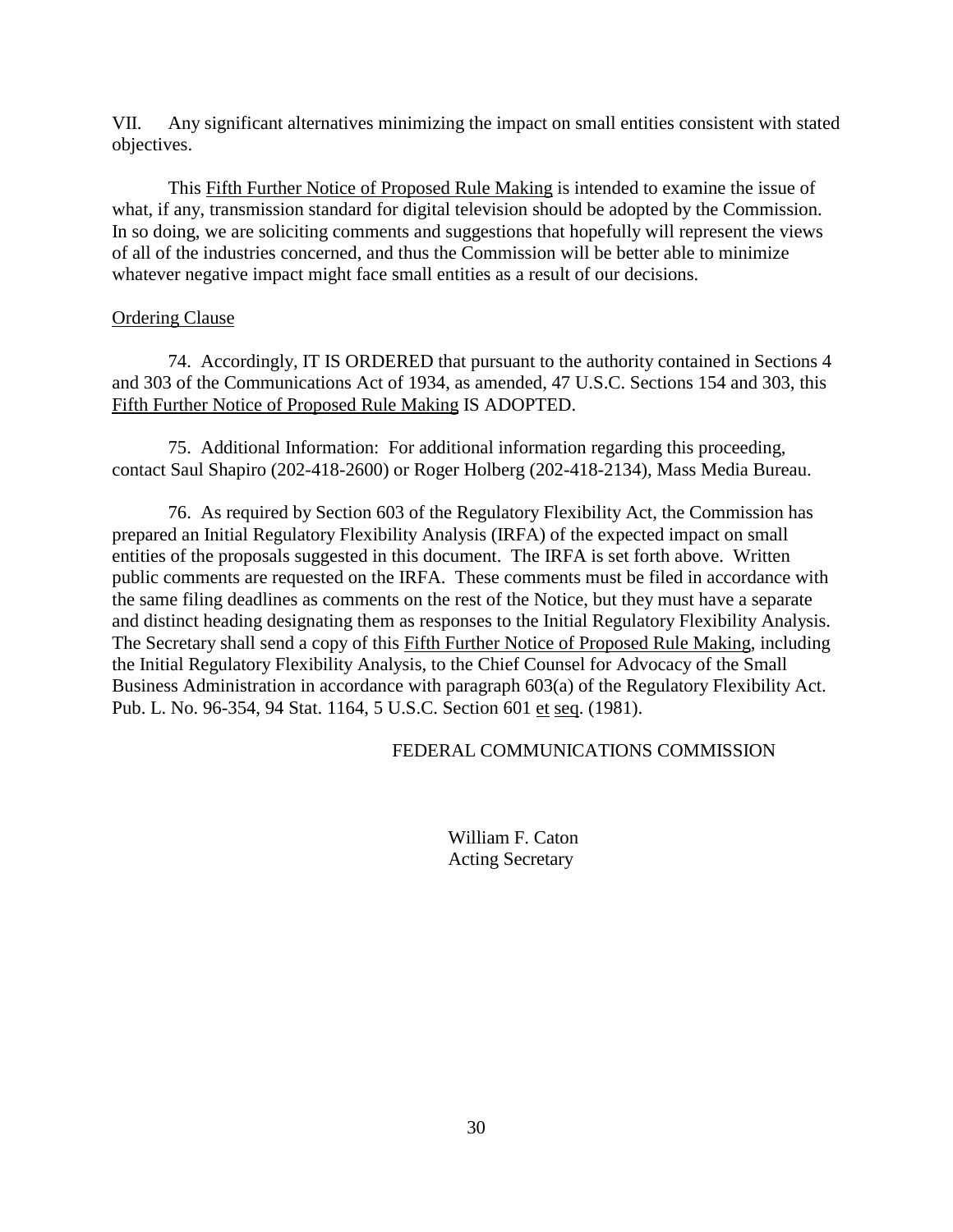# APPENDIX A

# Additional procedural or general broadcast rules that may be modified or adapted for DTV.

# Section

- 73.607 Availability of channels.
- 73.611 Reference points and distance computations.
- 73.612 Protection from interference.
- 73.615 Administrative changes in authorizations.
- 73.621 Noncommercial educational TV stations.
- 73.635 Use of common antenna site.
- 73.684 Prediction of coverage.
- 73.685 Transmitter location and antenna system.
- 73.686 Field strength measurements.
- 73.688 Indicating instruments.
- 73.1010 Cross reference to rules in other parts.
- 73.1015 Truthful written statements and responses to Commission inquiries and correspondence.
- 73.1030 Notifications concerning interference to radio astronomy, research and receiving installations.
- 73.1120 Station location.
- 73.1125 Station main studio location.
- 73.1201 Station identification.
- 73.1202 Retention of letters received from the public.
- 73.1206 Broadcast of telephone conversations.
- 73.1207 Rebroadcasts.
- 73.1208 Broadcast of taped, filmed, or recorded material.
- 73.1209 References to time.
- 73.1211 Broadcast of lottery information.
- 73.1212 Sponsorship identification; list retention; related requirements.
- 73.1213 Antenna structure, marking and lighting.
- 73.1216 Licensee-conducted contests.
- 73.1217 Broadcast hoaxes.
- 73.1225 Station inspections by FCC.
- 73.1226 Availability to FCC of station logs and records.
- 73.1230 Posting of station and operator licenses.
- 73.1250 Broadcasting emergency information.
- 73.1510 Experimental authorizations.
- 73.1515 Special field test authorizations.
- 73.1520 Operation for tests and maintenance.
- 73.1580 Transmission system inspections.
- 73.1590 Equipment performance measurements.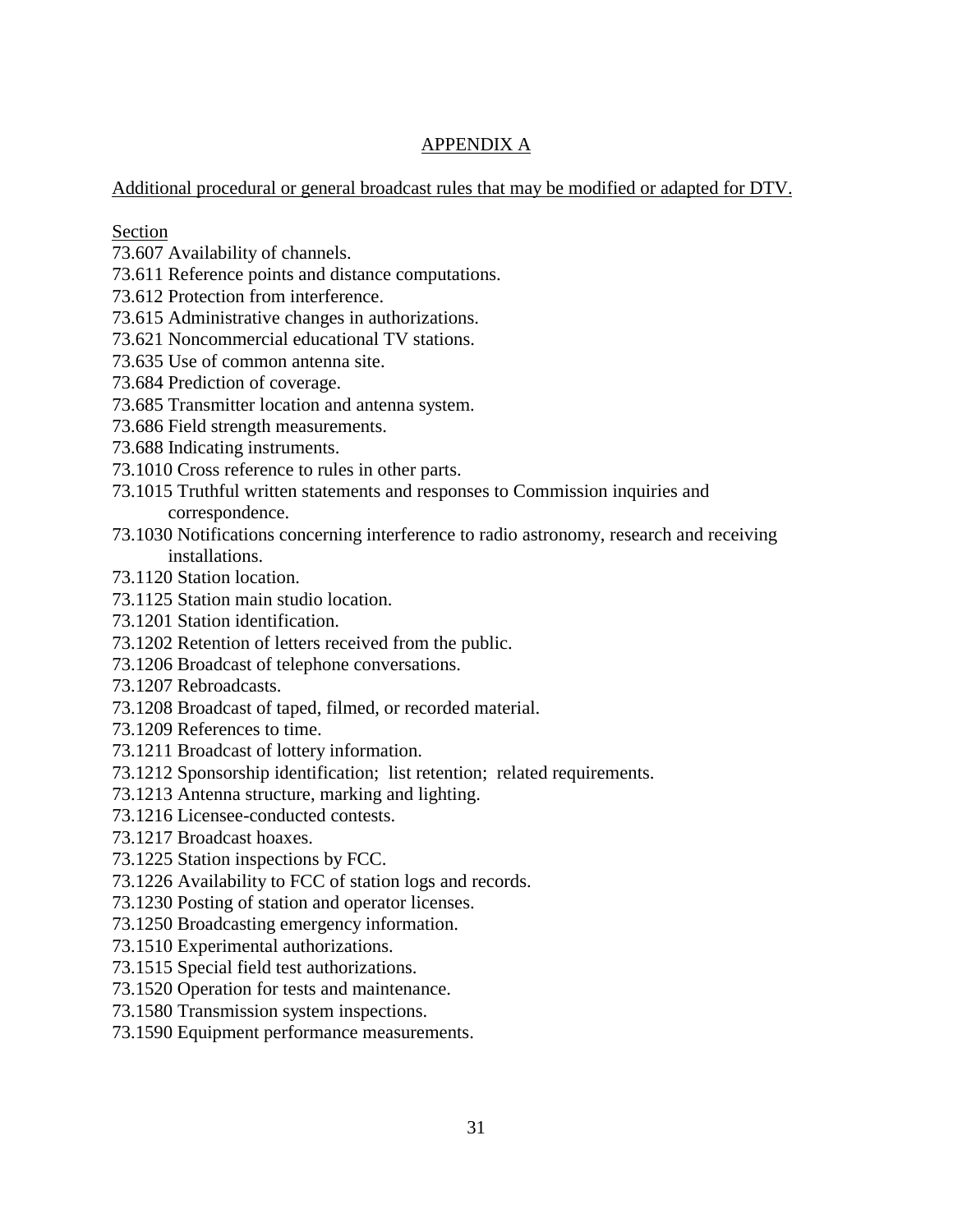- 73.1610 Equipment tests.
- 73.1615 Operation during modification of facilities.
- 73.1620 Program tests.
- 73.1635 Special temporary authorizations (STA).
- 73.1660 Acceptability of broadcast transmitters.
- 73.1665 Main transmitters.
- 73.1670 Auxiliary transmitters.
- 73.1675 Auxiliary antennas.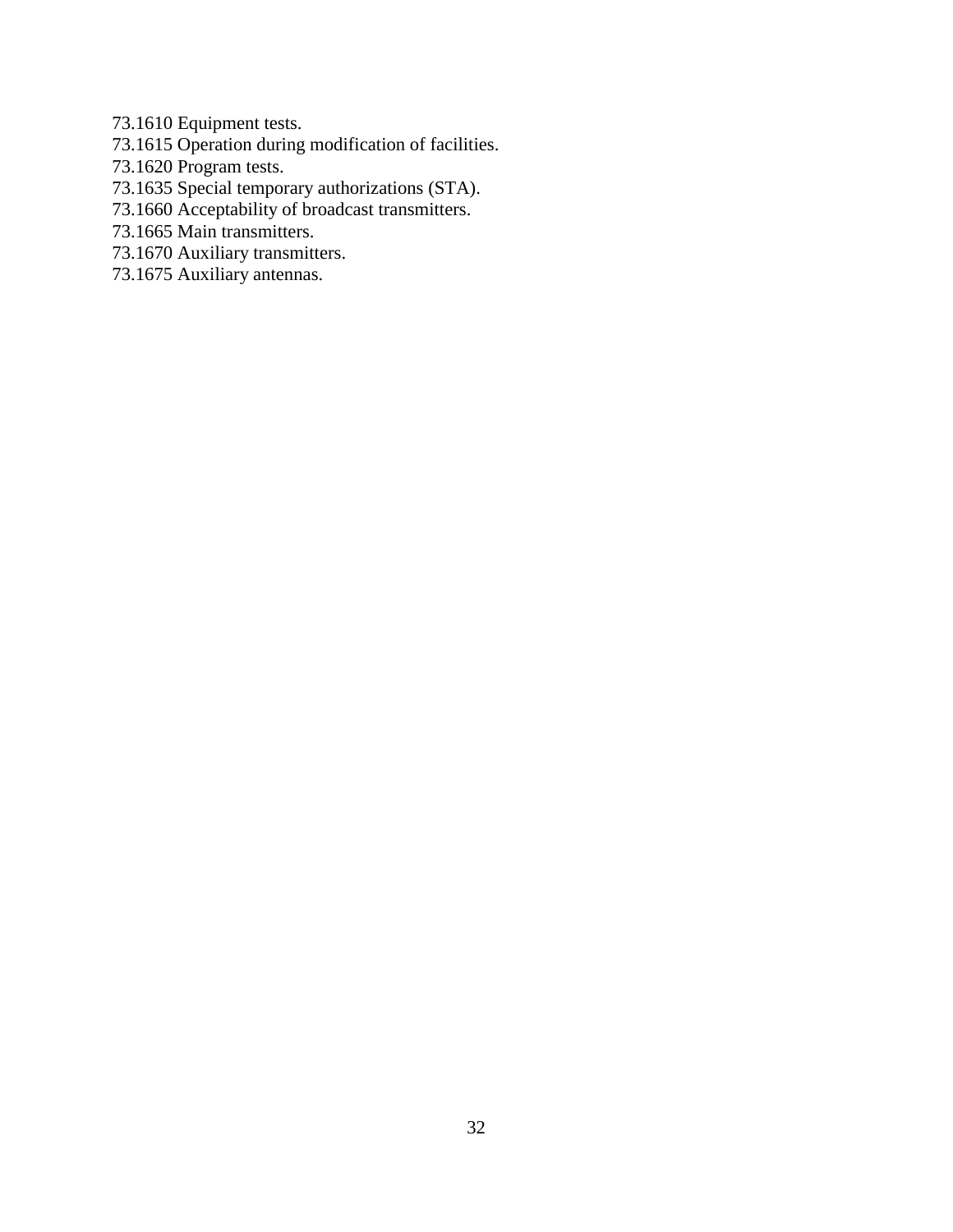#### APPENDIX B

### Advisory Committee on Advanced Television Service

#### **Chairman**

Richard E. Wiley, Wiley, Rein & Fielding

#### **Members**

Frank Biondi, Viacom International, Inc. Joel Chaseman, Chaseman Enterprises International Joseph Collins, American T.V. & Comm. Corp. William Connolly Martin Davis, Wellspring Associates, Inc. Irwin Dorros James C. Dowdle, Tribune Broadcasting Co. Ervin S. Duggan, PBS Joseph Flaherty, CBS, Inc. Samuel Fuller, Digital Equipment Corporation Stanley S. Hubbard, Hubbard Broadcasting James Kennedy, Cox Enterprises James C. McKinney, Advanced Television Systems Committee Craig Mundie, Microsoft Corporation Thomas S. Murphy, Capital Cities/ABC Inc. Rupert Murdoch, Fox, Inc. Jerry K. Pearlman, Zenith Electronics Corporation F. Jack Pluckhan, Quasar Ward Quaal, The Ward L. Quaal Company Richard D. Roberts, TeleCable Corporation Burton Staniar, The Knoll Group James Tietjen, SRI International Laurence Tisch, CBS, Inc. Robert Wright, NBC

#### **Ex officio (non-voting) Members**

Peter Bingham, Philips Laboratories Wendell Bailey, National Cable Television Association Henry L. Baumann, National Association of Broadcasters Joseph Donahue, Thomson Consumer Electronics, Inc. Brenda L. Fox, Dow, Lohnes & Albertson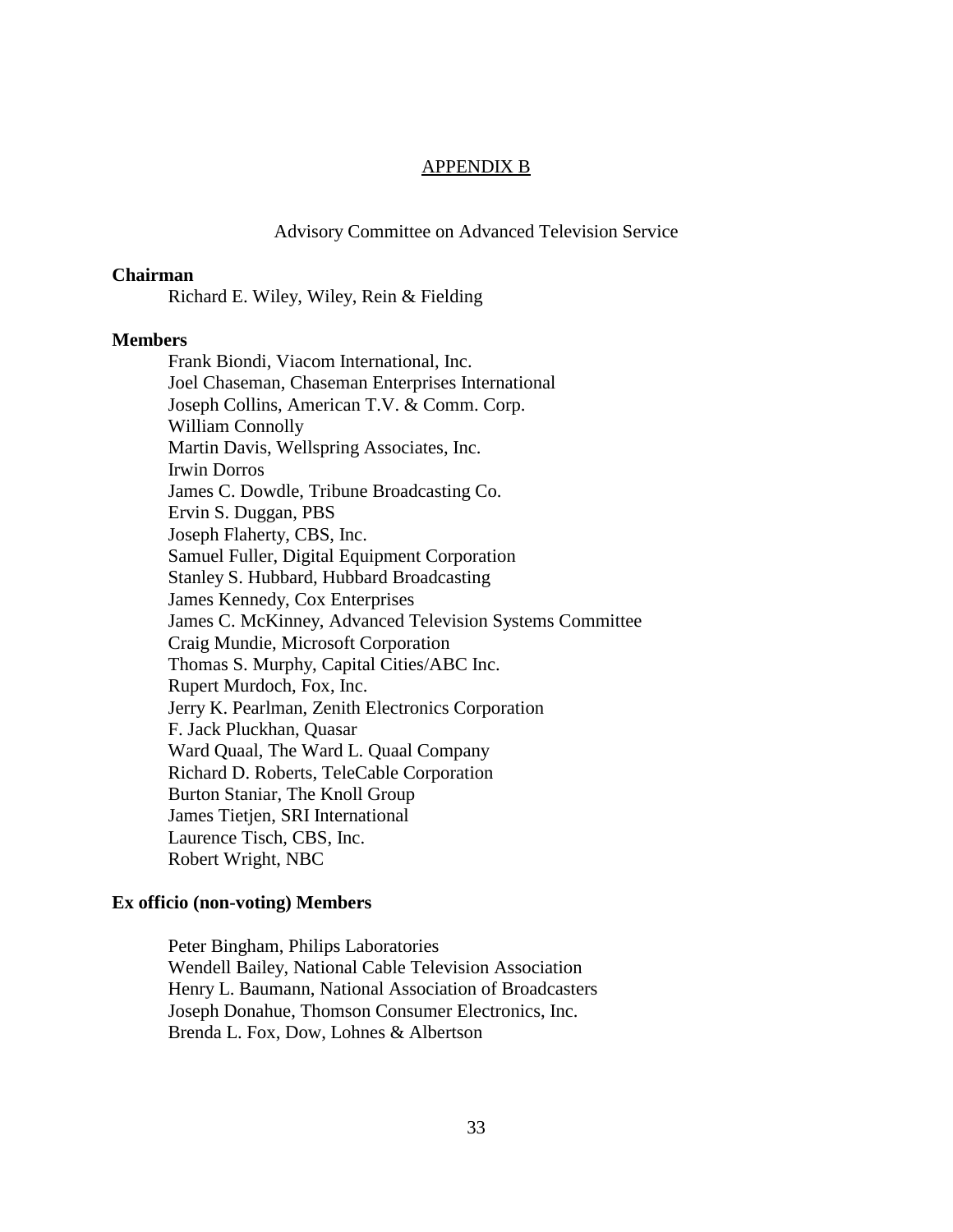Richard Friedland, General Instrument Corporation Robert Graves, R.K. Graves Associates Larry Irving, U.S. Department of Commerce, NTIA Keiichi Kubota, NHK Science & Technical Research Labs Jae Lim, Massachusetts Institute of Technology Vonya B. McCann, U.S. Department of State George Vradenburg III, Latham & Watkins Margita White, MSTV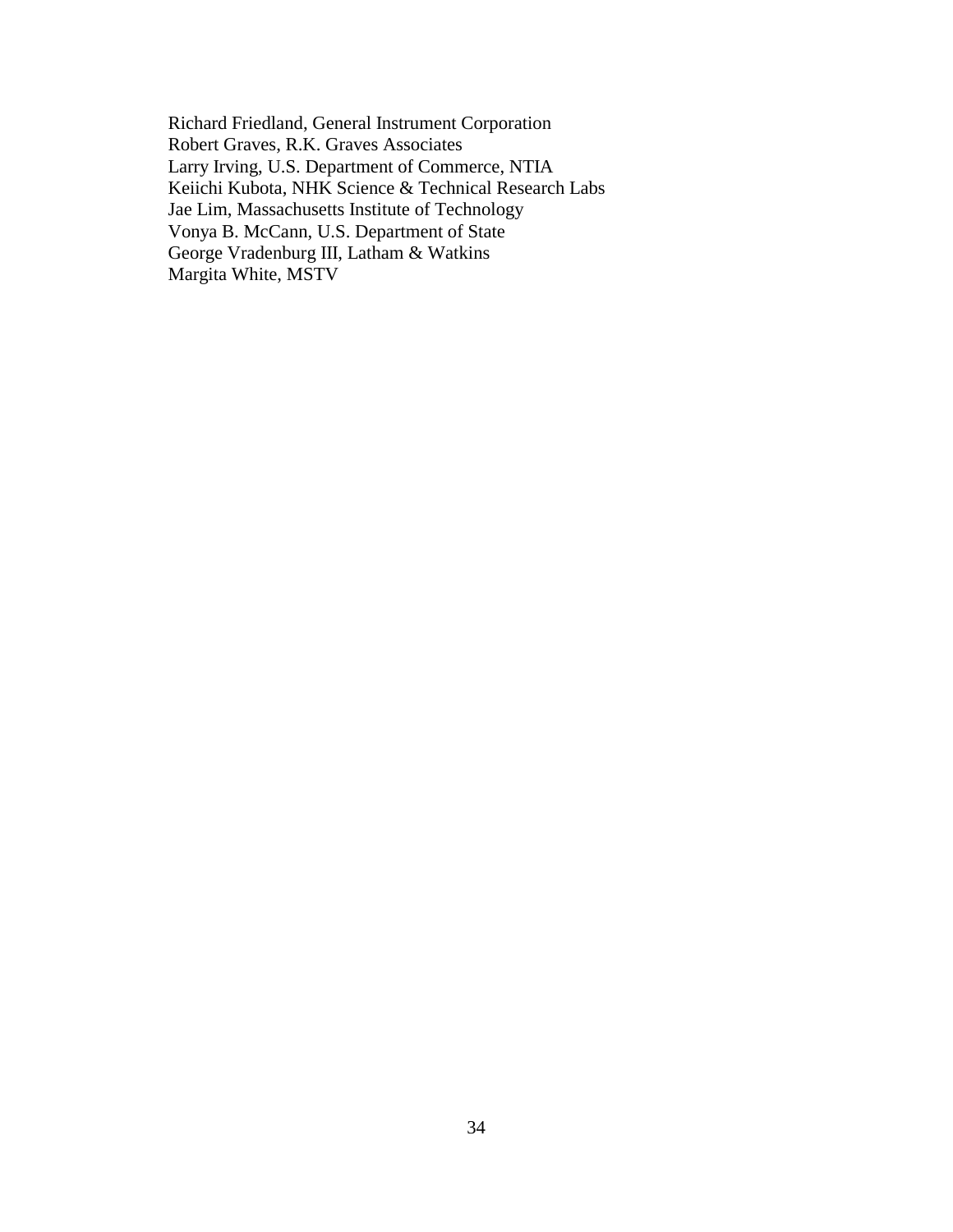## APPENDIX C

Advanced Television Systems Committee

AT&T AT&T Laboratories Baylor University Bell Communications Research CBS Cable Television Laboratories Capital Cities/ABC David Sarnoff Research Center Dolby Laboratories Eastman Kodak Company Electronic Industries Association Florida Atlantic University Twentieth Century Fox **GTE** General Instrument Corporation Grass Valley Group Hitachi America Home Box Office Association of Independent TV Stations Ikegami Electronics USA Institute of Electrical and Electronics Engineers Koichi Sadashige & Associates Massachusetts Institute of Technology Association for Maximum Service Television Mitsubishi Consumer Electronics America Motion Picture Association of America National Association of Broadcasters National Broadcasting Company National Cable TV Association Panasonic Advanced TV Laboratories Panasonic Broadcast Systems Company Philips Electronics North America Pioneer New Media Technologies Public Broadcasting Service Satellite Broadcasting and Communications Association Sanyo Manufacturing Corporation